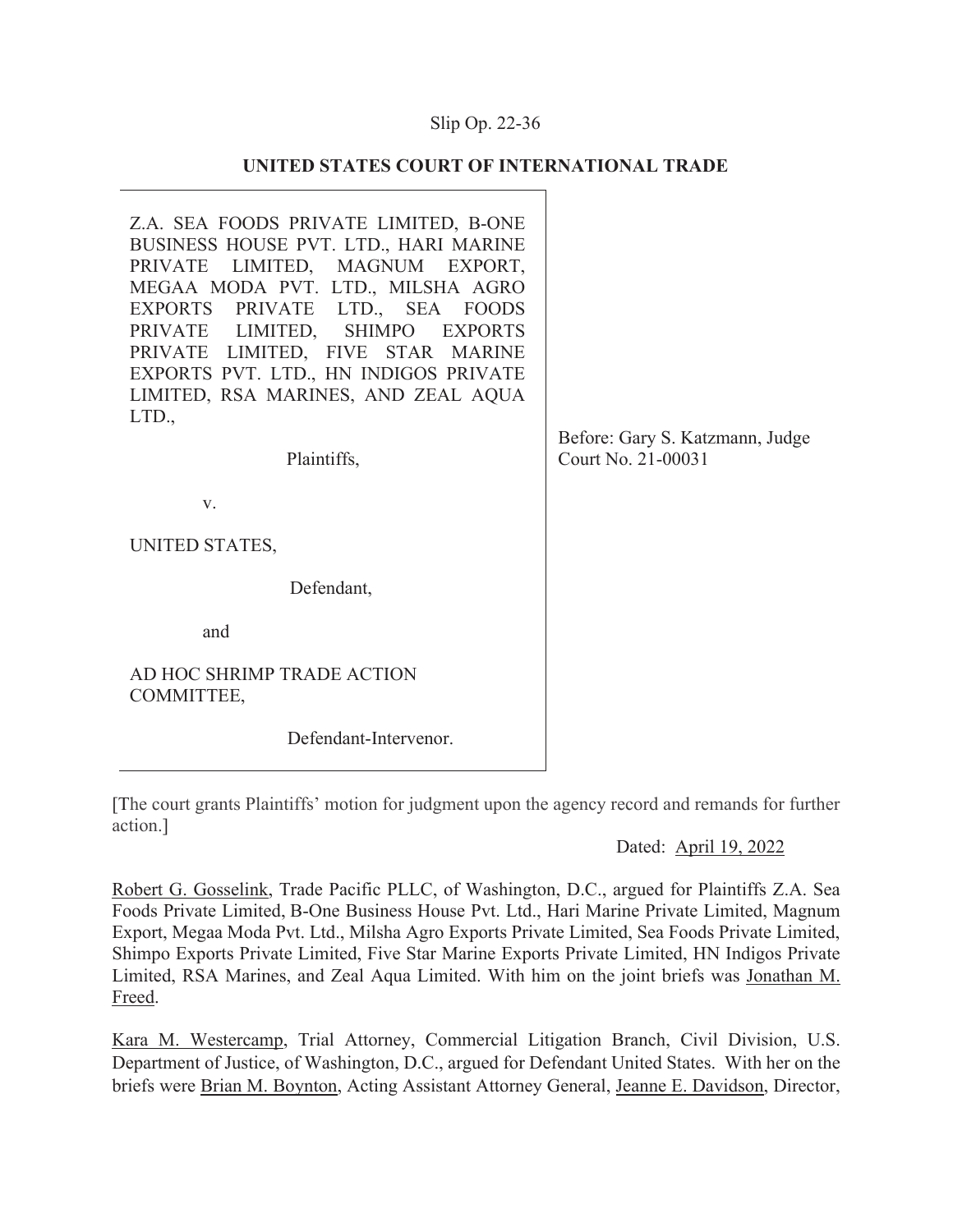and Patricia M. McCarthy, Assistant Director. Of Counsel Spencer Neff, Attorney, Office of the Chief Counsel for Trade Enforcement & Compliance.

Zachary J. Walker, Picard, Kentz & Rowe, LLP, of Washington, D.C., argued for Defendant-Intervenor Ad Hoc Shrimp Trade Action Committee. With him on the briefs was Nathaniel Maandig Rickard.

Katzmann, Judge: The question presented by this case is whether the U.S. Department of Commerce ("Commerce") was permitted to employ constructed value as the basis for normal value in its administrative review of the antidumping duty ("AD") order covering certain frozen warmwater shrimp from India that had been imported into the United States at less than fair value in derogation of fair competition with domestic producers.<sup>1</sup> Plaintiffs, all foreign producers and exporters in India of the subject merchandise, argue that Commerce's use of constructed value was in error because the facts do not support Commerce's rejection of Vietnam as a third country market through which normal value might have been ascertained.<sup>2</sup> Defendant, the United States ("the Government"), and domestic producers, Defendant-Intervenor Ad Hoc Shrimp Trade Action Committee ("AHSTAC"), contend that Commerce correctly found that the Vietnamese sales data provided by Plaintiffs was not representative (as required by 19 U.S.C.  $\S$  1677b(a)(1)(B)(ii)(I)) and therefore unsuitable for purposes of calculating normal value. The court concludes that Commerce's use of constructed value was unsupported by substantial evidence. Accordingly, the

<sup>&</sup>lt;sup>1</sup> The AD order on frozen warmwater shrimp from India was issued in February 2005 and includes within its scope "warmwater shrimp and prawns, whether frozen, wild-caught (ocean harvested) or farm-raised (produced by aquaculture), head-on or head-off, shell-on or peeled, tail-on or tailoff, deveined or not deveined, cooked or raw, or otherwise processed in frozen form." Notice of Am. Final Determ. of Sales at Less Than Fair Value and AD Order: Certain Frozen Warmwater Shrimp from India, 70 Fed. Reg. 5,147, 5,148 (Dep't Commerce Feb. 1, 2005).

<sup>&</sup>lt;sup>2</sup> Plaintiffs Z.A. Sea Foods Private Limited, B-One Business House Private Limited, Hari Marine Private Limited, Magnum Export, Megaa Moda Private Limited, Milsha Agro Exports Private Limited, Sea Foods Private Limited, Shimpo Exports Private Limited, Five Star Marine Exports Private Limited, HN Indigos Private Limited, RSA Marines and Zeal Aqua Limited will be referred to as "Plaintiffs" or "ZASF" throughout for ease of reference.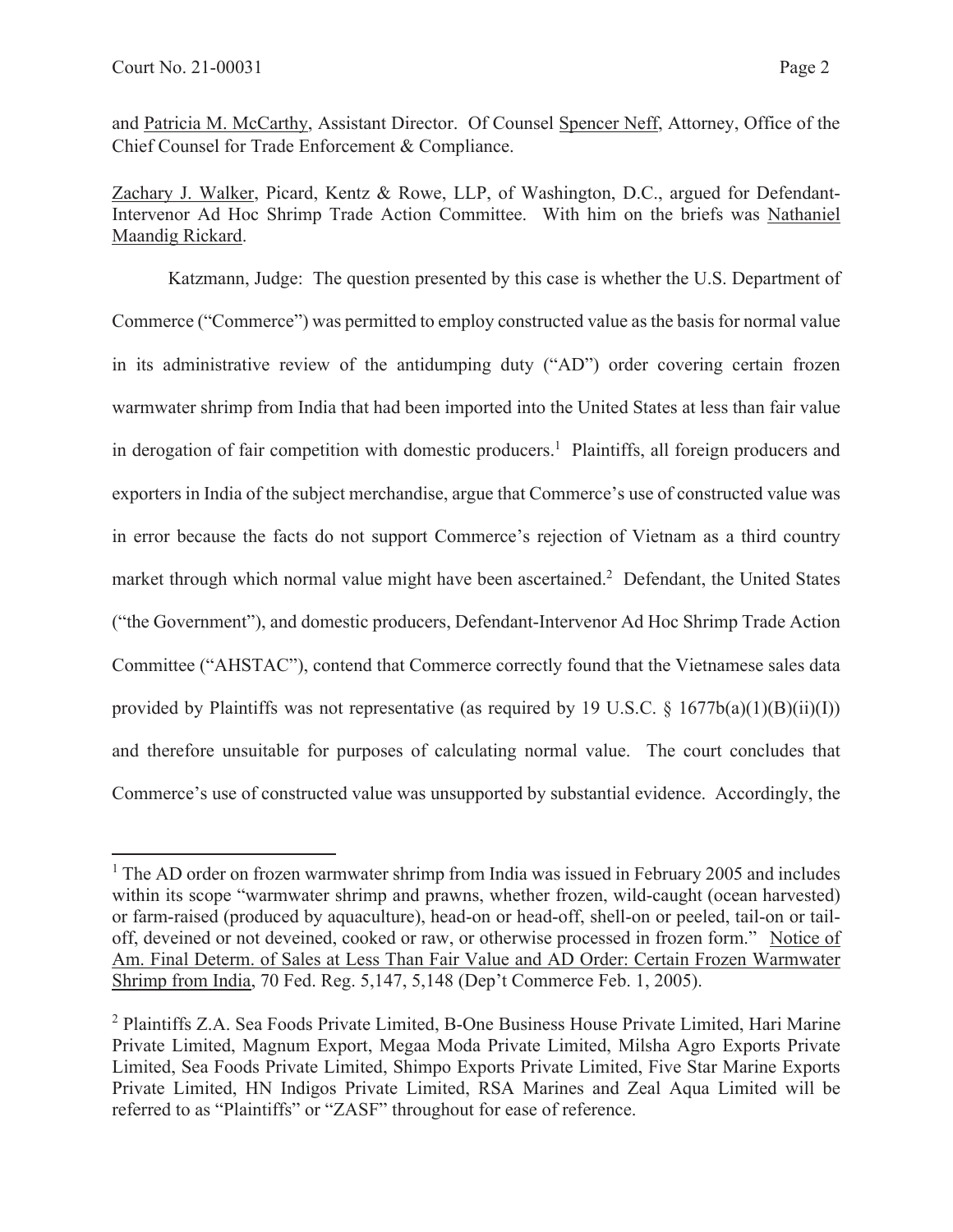court remands the administrative review determination to Commerce for further proceedings consistent with this opinion.

#### **BACKGROUND**

### *I. Legal & Regulatory Framework*

The Tariff Act of 1930 authorizes Commerce to investigate alleged dumping and, if dumping is found, levy duties on the implicated goods. Sioux Honey Ass'n v. Hartford Fire Ins., 672 F.3d 1041, 1046 (Fed. Cir. 2012). Dumping occurs when a foreign company sells a product in the United States for less than its fair value. 19 U.S.C. § 1673. When investigating whether goods are being dumped, Commerce must therefore first determine whether a good is being sold at less than its fair value. Id.; 19 U.S.C. § 1677b(a). To do so, Commerce compares the export price or constructed export price (export price adjusted for various additional expenses pursuant to 19 U.S.C.  $\S$  1677a(c)–(d)) of the merchandise with its normal value. 19 U.S.C.  $\S$  1677b(a). Ultimately, if dumping is found, the duty imposed will be equal to the difference between these two prices (also known as the "dumping margin"). Id.

The statute provides three methods for the calculation of normal value. By default, Commerce calculates normal value by averaging the price at which the exported good (or a like good) is sold for consumption in its home market. 19 U.S.C.  $\S 1677b(a)(1)(B)(i)$ . If the good (or a like good) is not offered for sale in its home market, or if the home market sales are equal to less than five percent of the aggregate U.S. sales, Commerce may instead average the good's prices in a third country. 19 U.S.C.  $\S$  1677b(a)(1)(C). Specifically, a third country sales price may be considered for purposes of normal value calculation when:

- (i) the foreign like product is not sold (or offered for sale) for consumption in the exporting country […],
- (ii) the administering authority determines that the aggregate quantity (or, if quantity is not appropriate, value) of the foreign like product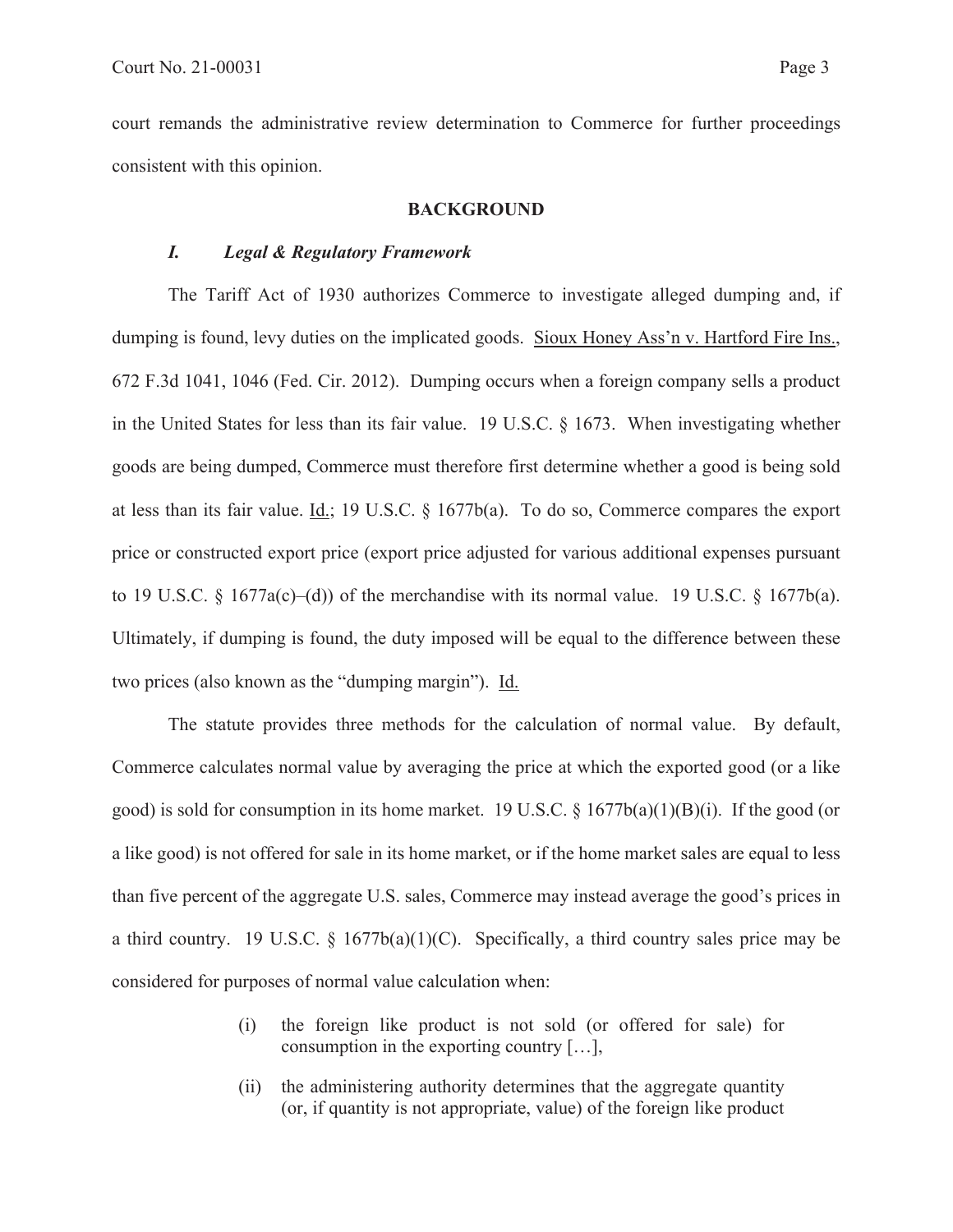sold in the exporting country is insufficient to permit a proper comparison with the sales of the subject merchandise to the United States, or

(iii) the particular market situation in the exporting country does not permit a proper comparison with the export price or constructed export price.

Id. The third country price must further be (1) representative; (2) reflective of third country sales in excess of five percent of the aggregate U.S. sales; and (3) not unavailable for proper comparison due to a particular market situation in the third country. 19 U.S.C.  $\S 1677b(a)(1)(B)(ii)$ . Finally, if the home market cannot be used to calculate normal value, and notwithstanding the availability of third country sales data, Commerce may determine the product's normal value by calculating its constructed value. 19 U.S.C. § 1677b(a)(4). Constructed value is calculated by summing the costs of production and processing of the product, and the costs incurred by the exporter under investigation (or other representative exporters under investigation) in the course of the export and sale of the product. 19 U.S.C.  $\S$  1677b(e).

Commerce's regulations further specify the process for calculation of normal value. In relevant part, they provide:

# (b) **Determination of viable market** -

- (1) **In general**. [Commerce] will consider the exporting country or a third country as constituting a viable market if [Commerce] is satisfied that sales of the foreign like product in that country are of sufficient quantity to form the basis of normal value.
- (2) **Sufficient quantity**. "Sufficient quantity" normally means that the aggregate quantity (or, if quantity is not appropriate, value) of the foreign like product sold by an exporter or producer in a country is 5 percent or more of the aggregate quantity (or value) of its sales of the subject merchandise in the United States.

# (c) **Calculation of price-based normal value in viable market** -

(1) **In general**. Subject to paragraph (c)(2) of this section: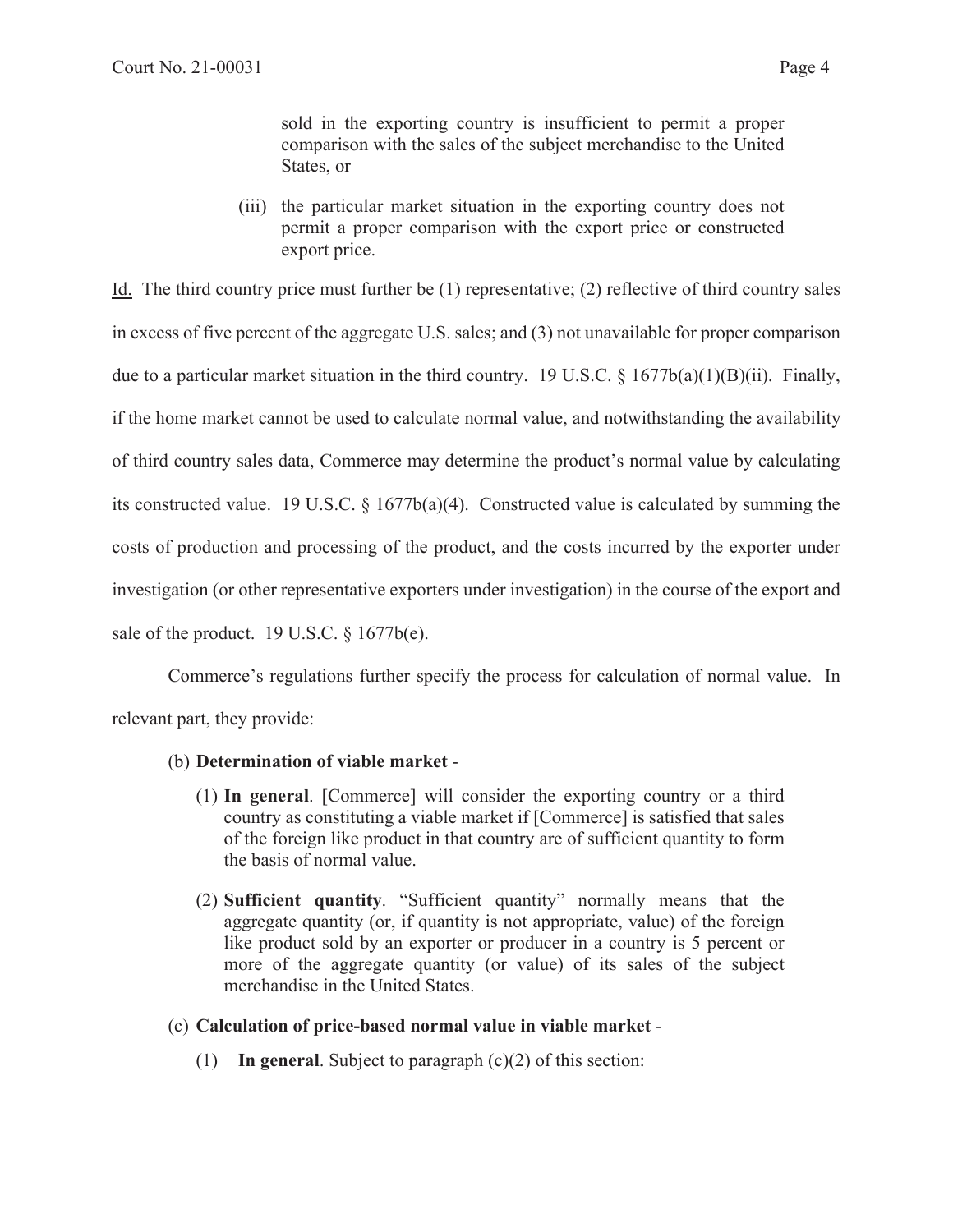- (i) If the exporting country constitutes a viable market, [Commerce] will calculate normal value on the basis of price in the exporting country (see [19 U.S.C.  $\frac{1677b(a)(1)(B)(i)}{2}$  (price used for determining normal value)); or
- (ii) If the exporting country does not constitute a viable market, but a third country does constitute a viable market, [Commerce] may calculate normal value on the basis of price to a third country (see [19 U.S.C.  $\S$  1677b(a)(1)(B)(ii)] (use of third country prices in determining normal value)).
- (2) **Exception**. [Commerce] may decline to calculate normal value in a particular market under paragraph  $(c)(1)$  of this section if it is established to the satisfaction of the Secretary that:
	- (i) In the case of the exporting country or a third country, a particular market situation exists that does not permit a proper comparison with the export price or constructed export price (see [19 U.S.C. § 1677b (a)(1)(B)(ii)(III) or (a)(1)(C)(iii)]); or
	- (ii) In the case of a third country, the price is not representative (see [19 U.S.C.  $\S$  1677b(a)(1)(B)(ii)(I)]).

19 C.F.R. § 351.404(c). Finally, 19 C.F.R. § 351.404(f) provides that Commerce "normally will calculate normal value based on sales to a third country rather than on constructed value if adequate information is available and verifiable."

Representativeness, as required by 19 U.S.C.  $\S$  1677b(a)(1)(B)(ii)(I) and 19 C.F.R.  $\S$ 351.404(c)(2)(ii), is not defined by statute or regulation. Alloy Piping Prod., Inc. v. United States, 26 CIT 330, 334; 201 F. Supp. 2d 1267, 1272 (2002), aff'd sub nom. Alloy Piping Prod., Inc. v. Kanzen Tetsu Sdn. Bhd., 334 F.3d 1284 (Fed. Cir. 2003). Nevertheless, it is well-established that "where the aggregate quantity of third country sales are at a sufficient level, those sales are presumptively representative unless demonstrated otherwise." Husteel Co. v. United States, 45 CIT \_\_, \_\_, 520 F. Supp. 3d 1296, 1304 (2021) (citing 19 C.F.R. § 351.404(b)–(c)). A party seeking to establish that sales are not representative bears the burden of making such a showing. Antidumping Duties, Countervailing Duties: Final Rule, 62 Fed. Reg. 27,296, 27,357 (Dep't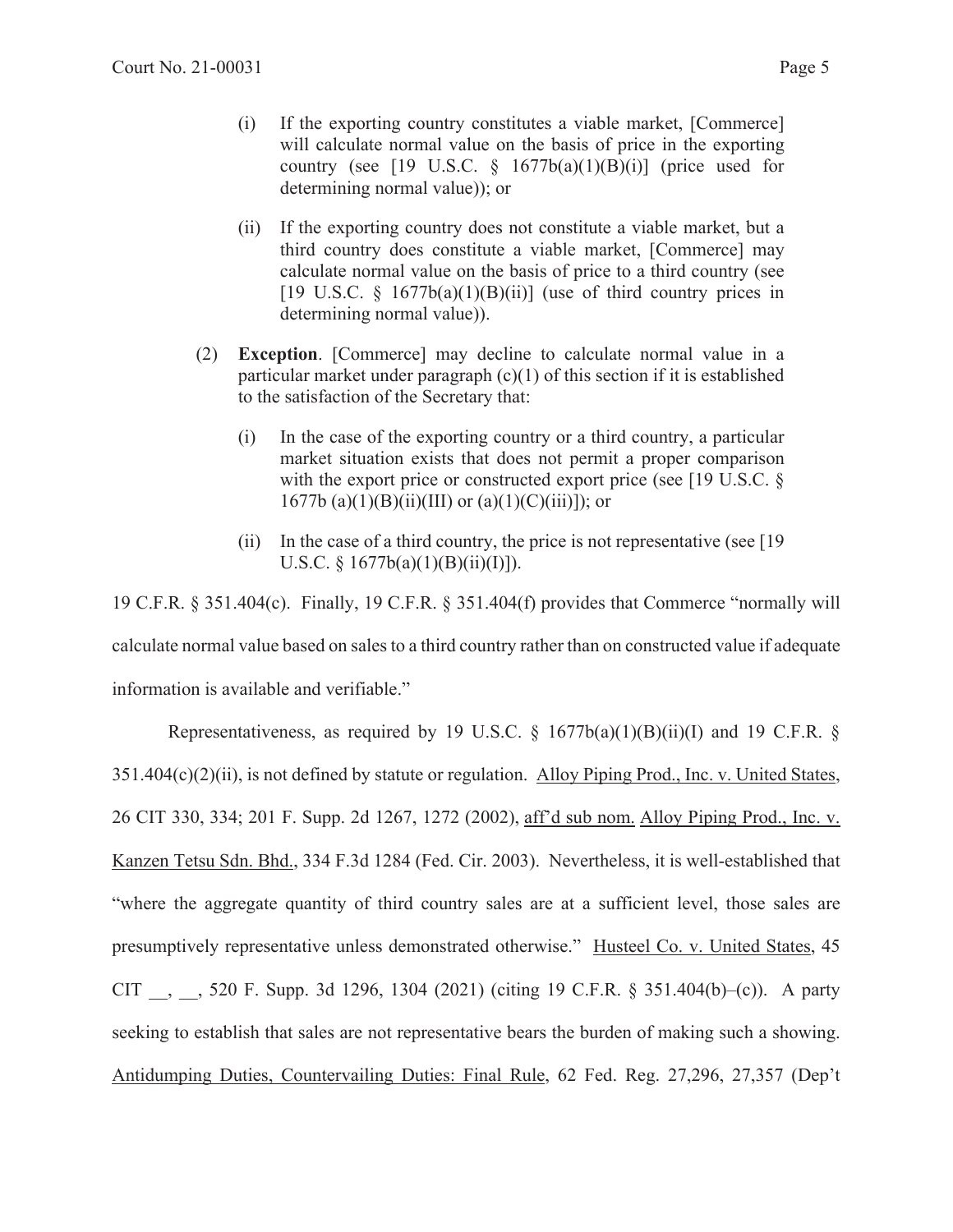Commerce May 19, 1997) ("Preamble"). Any determination that the proposed third country sales are not representative must be supported by substantial evidence on the record. Husteel, 520 F. Supp. 3d at 1305 (citing Motor Vehicle Mfrs. Ass'n v. State Farm Mut. Auto. Ins. Co., 463 U.S. 29, 48–49 (1983)).

## *II. Factual & Procedural Background*

The administrative review at issue in these proceedings was initiated on May 2, 2019 for the period of review beginning February 1, 2018 and ending January 31, 2019. Initiation of Antidumping and Countervailing Duty Administrative Reviews, 84 Fed. Reg. 18,777, 18,778 (Dep't Commerce May 2, 2019) (P.R. 16) ("Initiation"). ZASF was selected as a mandatory respondent.<sup>3</sup> IDM at 1. In its response to Commerce's Section A questionnaire, ZASF acknowledged that its home market sales constitute less than five percent of the volume of its U.S. sales, and therefore cannot provide a viable basis for normal value. Letter from ZASF to Sec'y Commerce re: ZASF's Section A Questionnaire Resp. in the AD Order on Certain Frozen Warmwater Shrimp from India at A-3–A-4, Sept. 16, 2019 (P.R. 114–121, C.R. 28–31). ZASF

<sup>&</sup>lt;sup>3</sup> In AD investigations or administrative reviews, Commerce may select mandatory respondents pursuant to 19 U.S.C.  $\S 1677f-1(c)(2)$ , which provides:

If it is not practicable to make individual weighted average dumping margin determinations [in investigations or administrative reviews] because of the large number of exporters or producers involved in the investigation or review, the administering authority may determine the weighted average dumping margins for a reasonable number of exporters or producers by limiting its examination to-

<sup>(</sup>A) a sample of exporters, producers, or types of products that is statistically valid based on the information available to the administering authority at the time of selection, or

<sup>(</sup>B) exporters and producers accounting for the largest volume of the subject merchandise from the exporting country that can be reasonably examined.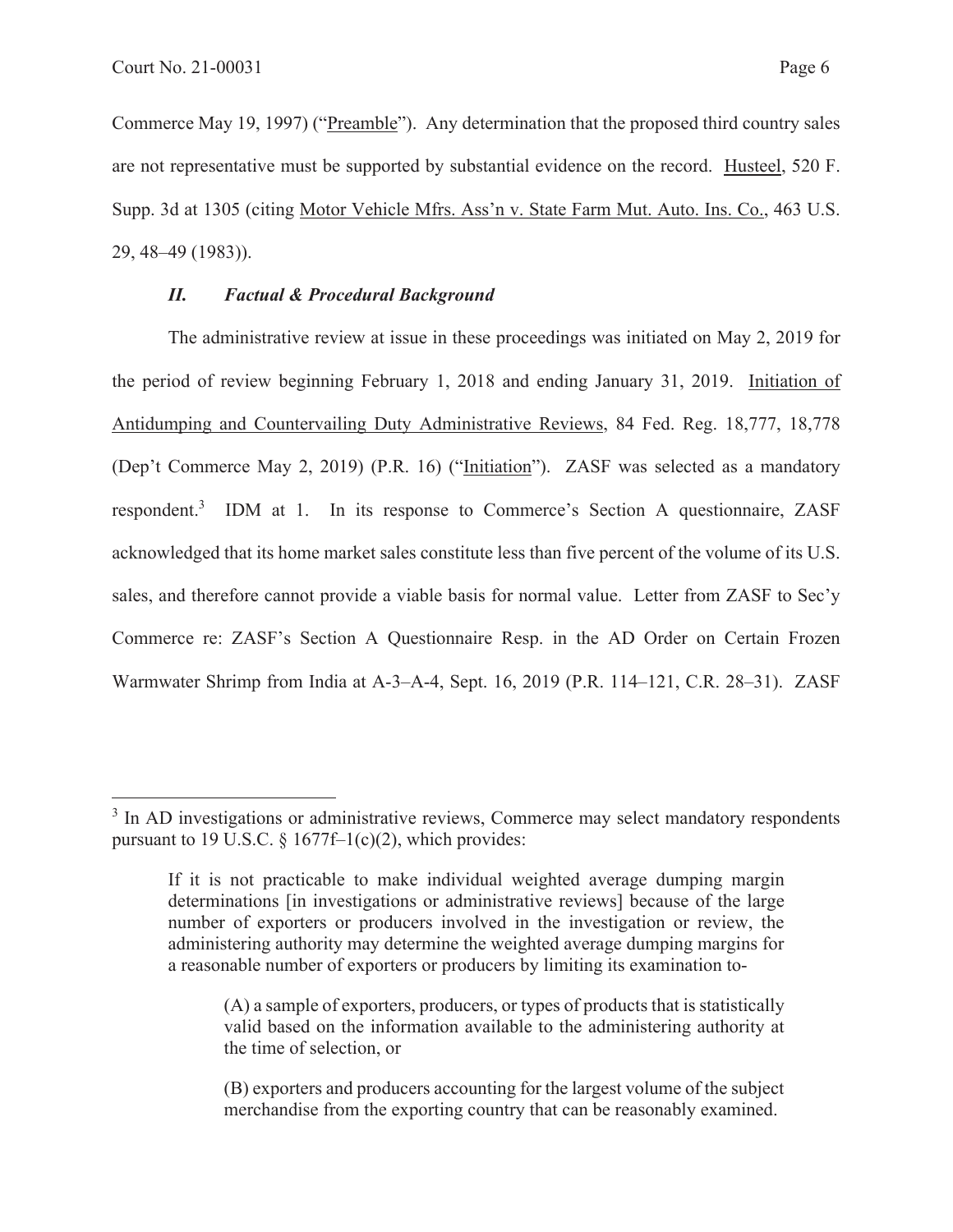further identified Vietnam as its largest third country market, and noted the similarity between its U.S- and Vietnam-bound merchandise. Id. at A-4.

Following the submission of ZASF's Section A questionnaire response, then-petitioner and now-Defendant-Intervenor AHSTAC, submitted additional publicly-available information to Commerce in an attempt to "rebut, clarify, or correct factual information" provided by ZASF. Letter from AHSTAC to Wilbur L. Ross, Jr. re: Certain Frozen Warmwater Shrimp from India: Comments on Z.A. Sea Foods Private Limited's Section A Response and Request for Verification at 2–3 (Sept. 26, 2019) (P.R. 94) ("AHSTAC Comments"). In its submission, AHSTAC noted that (1) "the overwhelming majority" (101 out of 152) of ZASF's shipments to Vietnam were to Vietnamese shrimp exporters who were at various points subject to an AD order on certain frozen warmwater shrimp from Vietnam, and (2) "[r]oughly 60 percent of ZASF's shipments to Vietnam (91 of 152) were to three companies that, in part, comprise the Minh Phu Group: (1) Minh Phat Seafood Co., Ltd.; (2) Minh Phu Hao Giang Seafood Corp.; and (3) Minh Phu Seafood Corp." Id. at 3–4 (citations omitted). AHSTAC went on to explain that the Minh Phu Group was previously subject to the AD order on certain frozen warmwater shrimp from Vietnam,<sup>4</sup> and in the course of its participation in that investigation, reported to Commerce that it "imported shrimp from other countries and used this shrimp as a raw material input in its exports to the United States." Id. at 5. In light of these facts, AHSTAC concluded it was "likely that not only are ZASF's shrimp shipments to Vietnam consumed in other markets, but that ZASF's merchandise sold through Vietnam was resold or shipped to the United States," and argued that Commerce was thus owed a

<sup>&</sup>lt;sup>4</sup> The AD order on certain frozen warmwater shrimp from Vietnam was revoked with respect to the Minh Phu Group prior to the period of review in the instant case. Certain Frozen Warmwater Shrimp from the Socialist Republic of Vietnam: Notice of Implementation of Determination Under Section 129 of the Uruguay Round Agreements Act and Partial Revocation of the Antidumping Duty Order, 81 Fed. Reg. 47,756 (Dep't of Commerce July 22, 2016).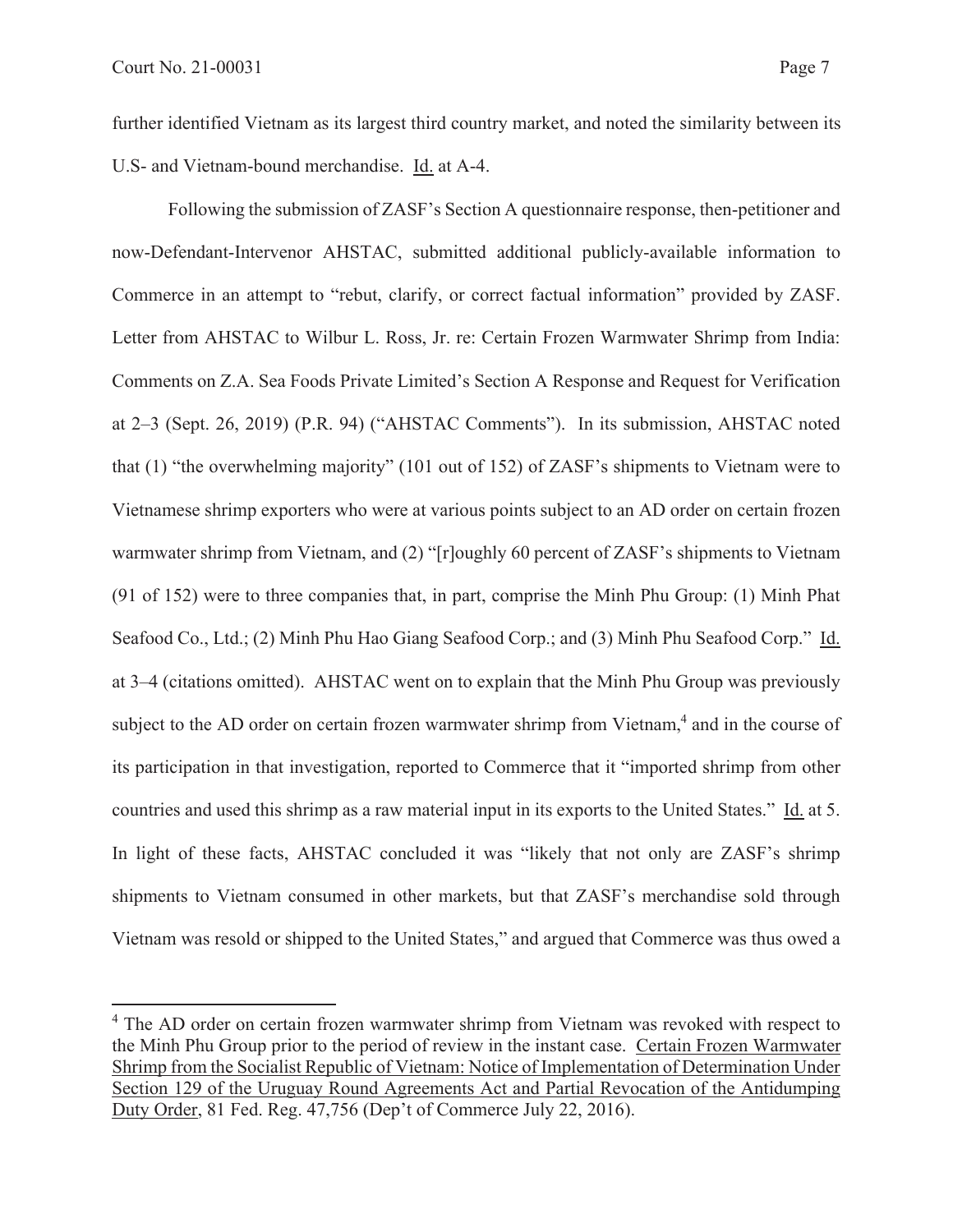"more fulsome and comprehensive explanation" of why ZASF's submitted invoice, bill of lading, and shipping documents were sufficient to prove the ultimate market for its shrimp, and why ZASF claimed to be unaware of any resale or re-shipment of its shrimp from Vietnam to the United States. Id. at 7.

On March 6, 2020, Commerce issued the preliminary results of its administrative review. Certain Frozen Warmwater Shrimp From India: Prelim. Results of AD Admin. Rev.; 2018–2019, 85 Fed. Reg. 13,131 (Dep't Commerce Mar. 6, 2020) (P.R. 169) ("Preliminary Results"). In the accompanying memorandum, Commerce agreed with ZASF that its home market sales did not provide a viable basis for the calculation of normal value. Mem. from J. Maeder to J. Kessler re: Decision Mem. for the Prelim. Results of the 2018–2019 Admin. Rev. of the AD Order on Certain Frozen Warmwater Shrimp from India at 9 (Dep't Commerce Feb. 27, 2020) (P.R. 166) ("PDM"). Commerce went on to preliminarily find that, while Vietnam "satisf[ied] the regulatory criteria for third country market selection under 19 C.F.R. 351.404(e)(1) and (2)," ZASF's "sales to Vietnam [were] not appropriate for consideration as comparison sales to establish [normal value] in this review." Id. In support of its finding, Commerce relied upon "the trade patterns evidenced by [ZASF's] customers in Vietnam" -- namely, the fact that ZASF's "customers are also known processors and exporters of shrimp to the United States." Id. (citing AHSTAC Comments). Accordingly, Commerce preliminarily employed constructed value to calculate the normal value of the subject merchandise. Id. at 11. The constructed value of the merchandise was based on the financial statements of Indian producers and exporters involved in the immediately preceding (i.e., 2016–2017) administrative review. Id. at 11–12.

On October 13, 2020, U.S. Customs and Border Protection ("CBP") issued an Enforce and Protect Act ("EAPA") determination finding that merchandise subject to the AD order on frozen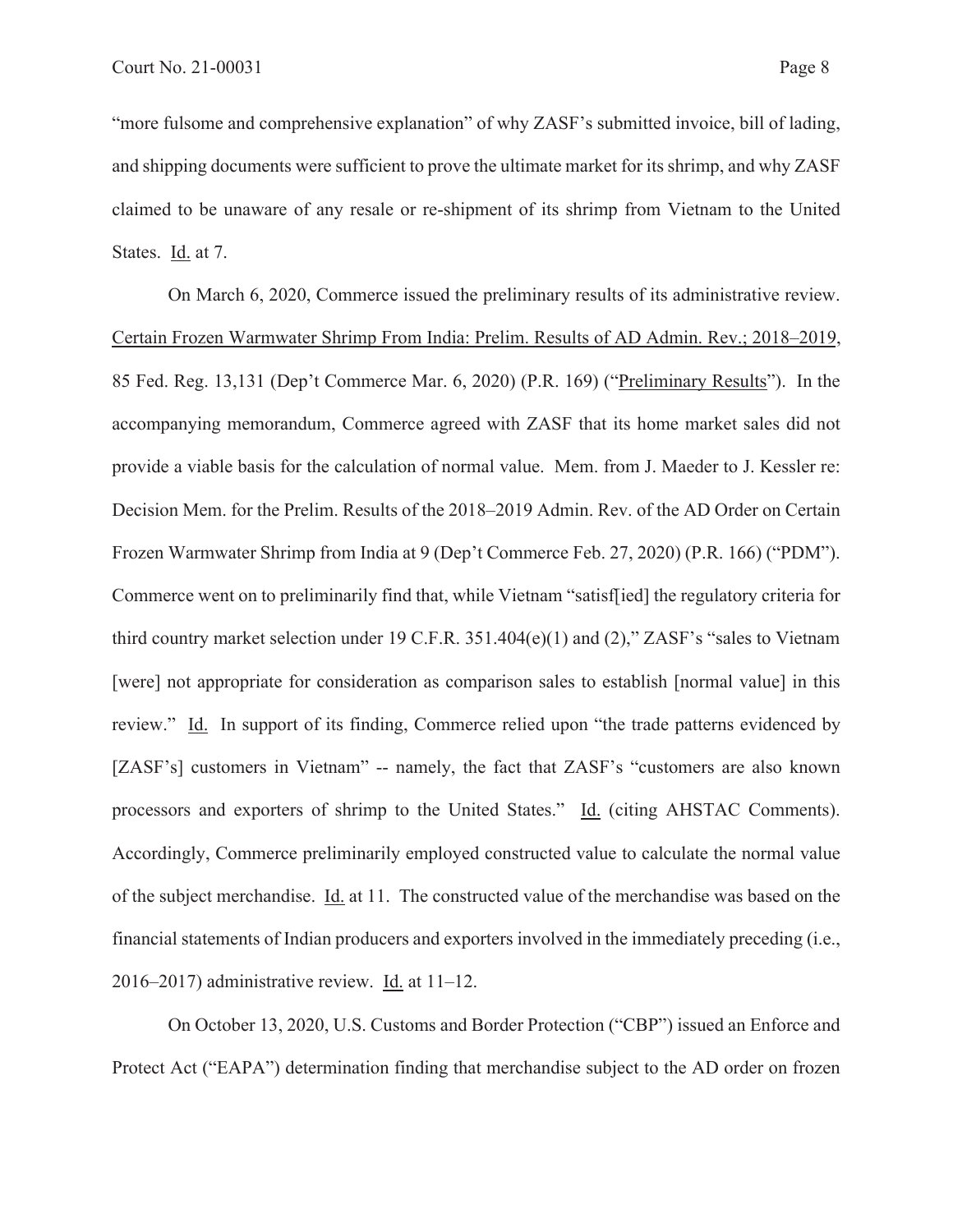warmwater shrimp from India was being illegally transshipped into the U.S. through Vietnam. Notice of Determ. as to Evasion (Customs and Border Protection Oct. 13, 2020) (P.R. 187 Att. 1) ("EAPA Determination"). In its determination, CBP noted that the Minh Phu Group "purchased Indian-origin shrimp for processing and supplemented orders to the United States with Indianorigin shrimp." Id. at 4. It explained that, because Indian-origin shrimp are subject to AD duties while Vietnamese-origin shrimp are not, the Minh Phu Group thus "has sufficient reason to disguise the true country of origin of its shrimp or to comingle Indian-origin shrimp with Vietnamese-origin shrimp and claim only Vietnam as the country of origin." Id. Although CBP acknowledged that the Minh Phu Group claims to maintain a "tracing system [which] ensures that imported shrimp never loses its identity as such," it also noted the Minh Phu Group's "inability to trace specific imports of Indian-origin shrimp through the production facility to specific sales," as well as its inadvertent one-time export of "commingled Indian-origin and Vietnamese-origin shrimp into the customs territory of the United States." Id. at 6–7. Ultimately, because specific orders of imported shrimp could not be traced to specific orders of exported shrimp, CBP concluded that the Minh Phu Group had failed to cooperate to the best of its abilities with the EAPA investigation, and applied adverse inferences to reach a finding of evasion. Id. at 9–10. On October 27, 2020, the public version of CBP's EAPA determination was placed on the record in Commerce's administrative review. Mem. from B. Bauer to File re: U.S. Customs and Border Protection Dec. (Dep't Commerce Oct. 27, 2020) (P.R. 187).

Commerce issued its final results of AD administrative review on December 29, 2020. Certain Frozen Warmwater Shrimp From India: Final Results of AD Admin. Rev. and Final Determ. of No Shipments; 2018–2019, 85 Fed. Reg. 85,580 (Dep't Commerce Dec. 29, 2020) (P.R. 199) ("Final Results"); see also Mem. from J. Maeder to J. Kessler re: Issues and Decision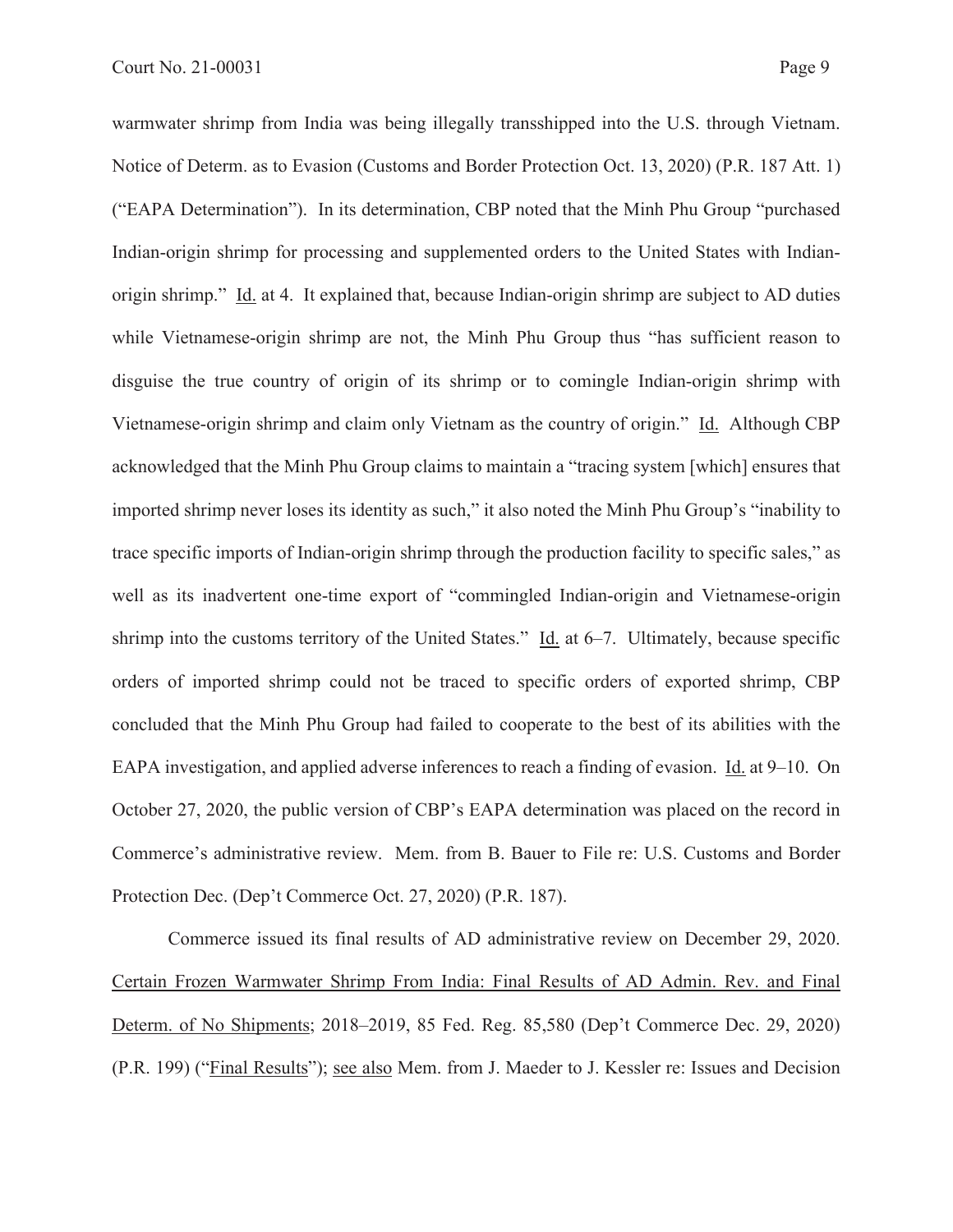Mem. for the Final Results of the 2018–2019 AD Admin. Rev. of Certain Frozen Warmwater Shrimp from India (Dept' Commerce Dec. 21, 2020) (P.R. 194) ("IDM"). In the Final Results, Commerce continued to use constructed value to calculate the normal value of the subject merchandise. IDM at 15–21. Commerce reiterated that there was "sufficient cause to use [constructed value]" for the reasons given in the PDM, but noted that there was "now additional information available on the record supporting the unsuitability of using sales to Vietnam to establish a comparison price for U.S. sales." Id. at 15. The additional information in question was the CPB EAPA determination. Id. at 16. Commerce acknowledged that ZASF might well have had no knowledge of the Minh Phu Group's transshipment, but found that would nevertheless be "unreasonable to use [ZASF's] Vietnamese sales, which include sales to the Minh Phu Group, as the comparison market." Id. at 19. In particular, Commerce noted that such a comparison would ultimately "compare U.S. sales to U.S. sales" and that any "worthwhile, profitable, and price competitive" transshipment scheme would necessitate a price advantage for the Vietnamese sales over the U.S. sales. Id. Finally, Commerce clarified that even if Vietnam were a viable third country market for the subject merchandise, neither 19 U.S.C.  $\S$  1677b(a)(1)(B)(ii)(I) nor 19 C.F.R. § 351.404 specify a preference for relying upon third country sales over constructed value where the sales are otherwise not representative. Id. at 19–20.

Plaintiffs ZASF initiated these proceedings on January 29, 2021 to challenge Commerce's Final Results. Summons, Jan. 28, 2021, ECF No. 1. On June 18, 2021, ZASF filed a Rule 56.2 motion for judgment upon the agency record, arguing that Commerce's decision to employ constructed value and not the Vietnamese third country market prices as the basis for the subject merchandise's normal value was unsupported by substantial evidence and not accordance with law. Mem. in Supp. of the Rule 56.2 Mot. of Pls.' for J. Upon the Agency R. at 7-8, June 18, 2021,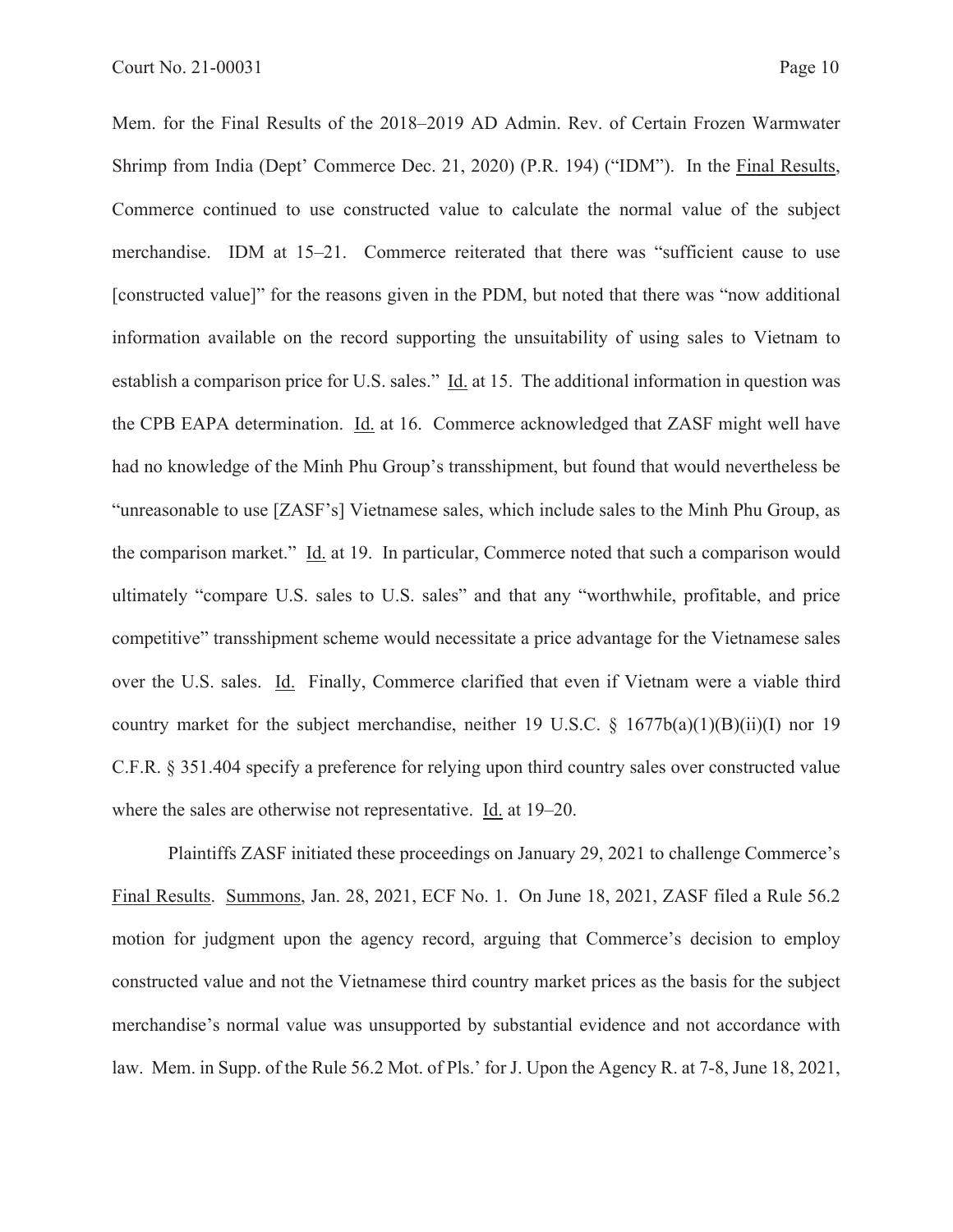ECF No. 26 ("Pls.' Br."). The Government and AHSTAC filed their response briefs to ZASF's motion on September 2, 2021. Def.'s Resp. to Pls.' Mot. for J. Upon the Agency R., Sept. 9, 2021, ECF No. 31 ("Def.'s Br"); Def.-Inter. AHSTAC's Resp. to Pls.' Mot. for J. on the Agency R., Sept. 2, 2021, ECF. No. 30 ("Def.-Inter.'s Br."). Plaintiffs replied on October 5, 2021. Pls.' Reply to Def. and Def.-Inter.'s Resps. to Pls.' Mot. For J. on Agency R., ECF No. 34 ("Pls.' Reply"). The court subsequently issued and the parties responded to questions for oral argument. Letter re: Questions for Oral Arg., Jan. 6, 2022, ECF No. 49; Pls.' Resp. to Ct.'s Questions for Oral Arg., Jan. 19, 2022, ECF No. 50 ("Pls.' Suppl. Br."); Def.'s Resp. to Ct.'s Questions for Oral Arg., Jan. 19, 2022, ECF No. 52 ("Def.'s Suppl. Br."); Def.-Inter.'s Resp. to Ct.'s Questions for Oral Arg., Jan. 19 2022, ECF No. 51 ("Def.-Inter.'s Suppl. Br."). Oral argument was held on January 25, 2022. Oral Arg., ECF No. 54. Following oral argument, the parties submitted additional briefing on the issues. Pls.' Suppl. Post-Arg. Submission, Feb. 1, 2022, ECF No. 57 ("Pls.' Post-Arg. Br."); Def.'s Suppl. Post-Arg. Submission, Feb. 1, 2022, ECF No. 55 ("Def.'s Post-Arg. Br."); Def.- Inter.'s Post-Arg. Submission, Feb. 1, 2022, ECF No. 56 ("Def.-Inter.'s Post-Arg. Br.").

### **JURISDICTION AND STANDARD OF REVIEW**

The court has jurisdiction over this action pursuant to 28 U.S.C.  $\S$  1581(c), 19 U.S.C.  $\S 1516a(a)(2)(A)(i)(II)$  and 19 U.S.C.  $\S 1516a(a)(2)(B)(i)$ . The standard of review is provided by 19 U.S.C. § 1516a(b)(1)(B)(i), which states that "[t]he court shall hold unlawful any determination, finding, or conclusion found ... to be unsupported by substantial evidence on the record, or otherwise not in accordance with law."<sup>5</sup> For an agency's determination to be supported by

<sup>&</sup>lt;sup>5</sup> Substantial evidence is "more than a mere scintilla" and amounts to what a "reasonable mind" might accept as adequate to support a conclusion." Downhole Pipe & Equip., L.P. v. United States, 776 F.3d 1369, 1374 (Fed. Cir. 2015) (quoting Consol. Edison Co. of N.Y. v. NLRB, 305 U.S. 197, 229 (1938)). The substantiality of the evidence must also "take into account whatever in the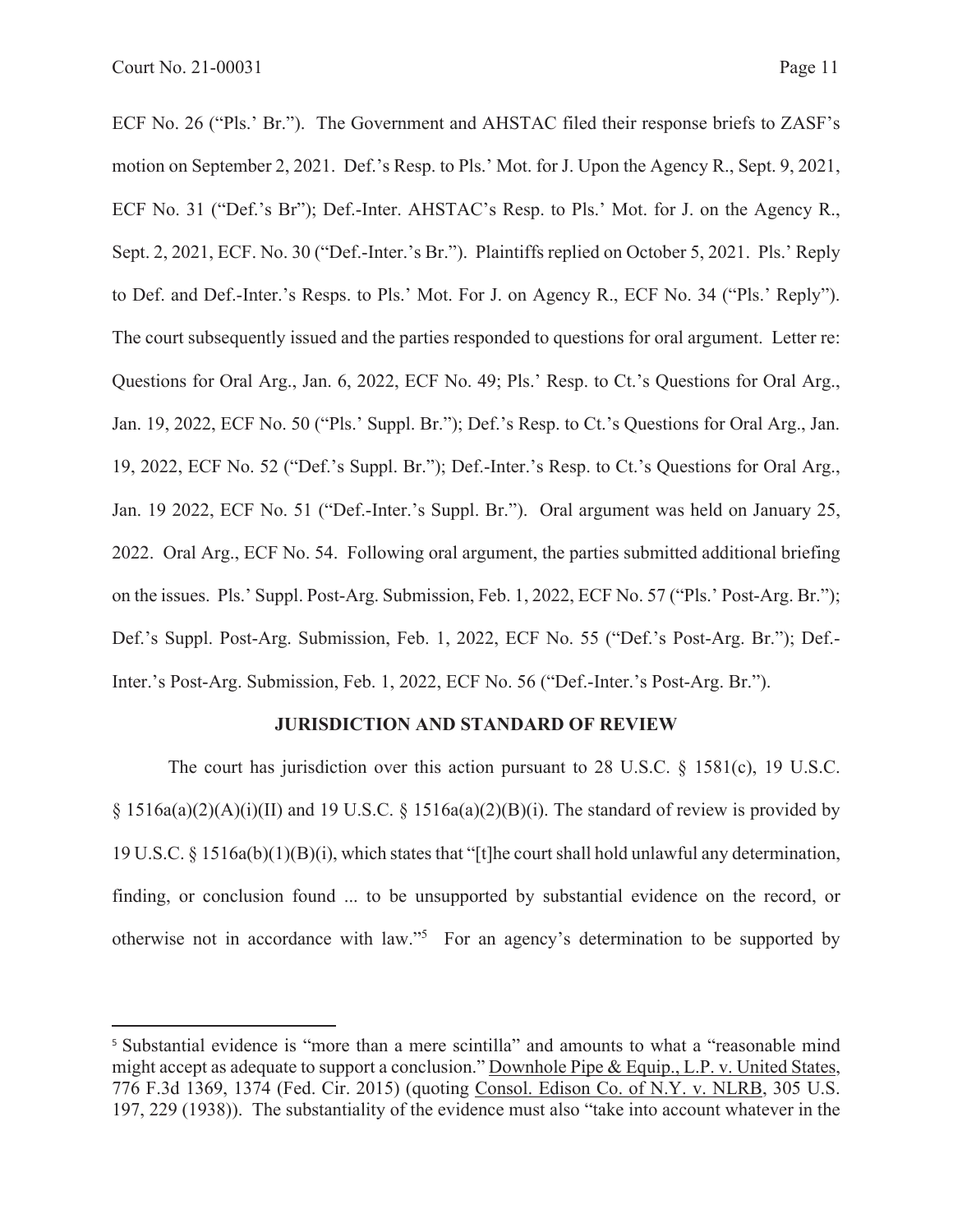substantial evidence, the agency must "articulate [a] rational connection between the facts found and the choice made." Burlington Truck Lines v. United States, 371 U.S. 156, 168 (1962).

#### **DISCUSSION**

ZASF now disputes Commerce's reliance on constructed value in its calculation of the normal value of frozen warmwater shrimp from India. Arguing that Commerce should instead have based normal value on the Vietnamese third country sale price, ZASF alleges (1) that Commerce's rejection of Vietnam was unsupported by substantial evidence; (2) that Commerce's failure to comply with the regulatory preference for third country sales data was contrary to law; and (3) that Commerce's failure to apply a "knowledge test" in its consideration of Vietnamese sales was contrary to Commerce practice. The Government and AHSTAC contend that Commerce's decision to reject Vietnam as a potential third country market was supported by substantial evidence, and that Commerce's reliance on constructed value was in accordance with law. The court concludes that Commerce's decision to reject the Vietnamese third country sales data was not adequately supported by record evidence, but that Commerce's interpretation of the regulatory preference order and rejection of the proposed knowledge test were each in accordance with law. Accordingly, Commerce's Final Results are remanded for further explanation.

## *I. Commerce's Rejection of the Vietnamese Third Country Sales Data and Reliance on Constructed Value was Unsupported by Substantial Evidence*

ZASF first argues that Commerce erred by rejecting the Vietnamese third country market data because substantial evidence does not support a determination that ZASF's Vietnamese sales were unrepresentative. Pls.' Br. at 15–18, 22–26. Contending that Vietnam was a viable third country market under 19 C.F.R. § 351.404(b), ZASF argues that its "third-country sales to Vietnam

record fairly detracts from its weight." CS Wind Viet. Co. v. United States, 832 F.3d 1367, 1373 (Fed. Cir. 2016) (quoting Gerald Metals, Inc. v. United States, 132 F.3d 716, 720 (Fed. Cir. 1997)).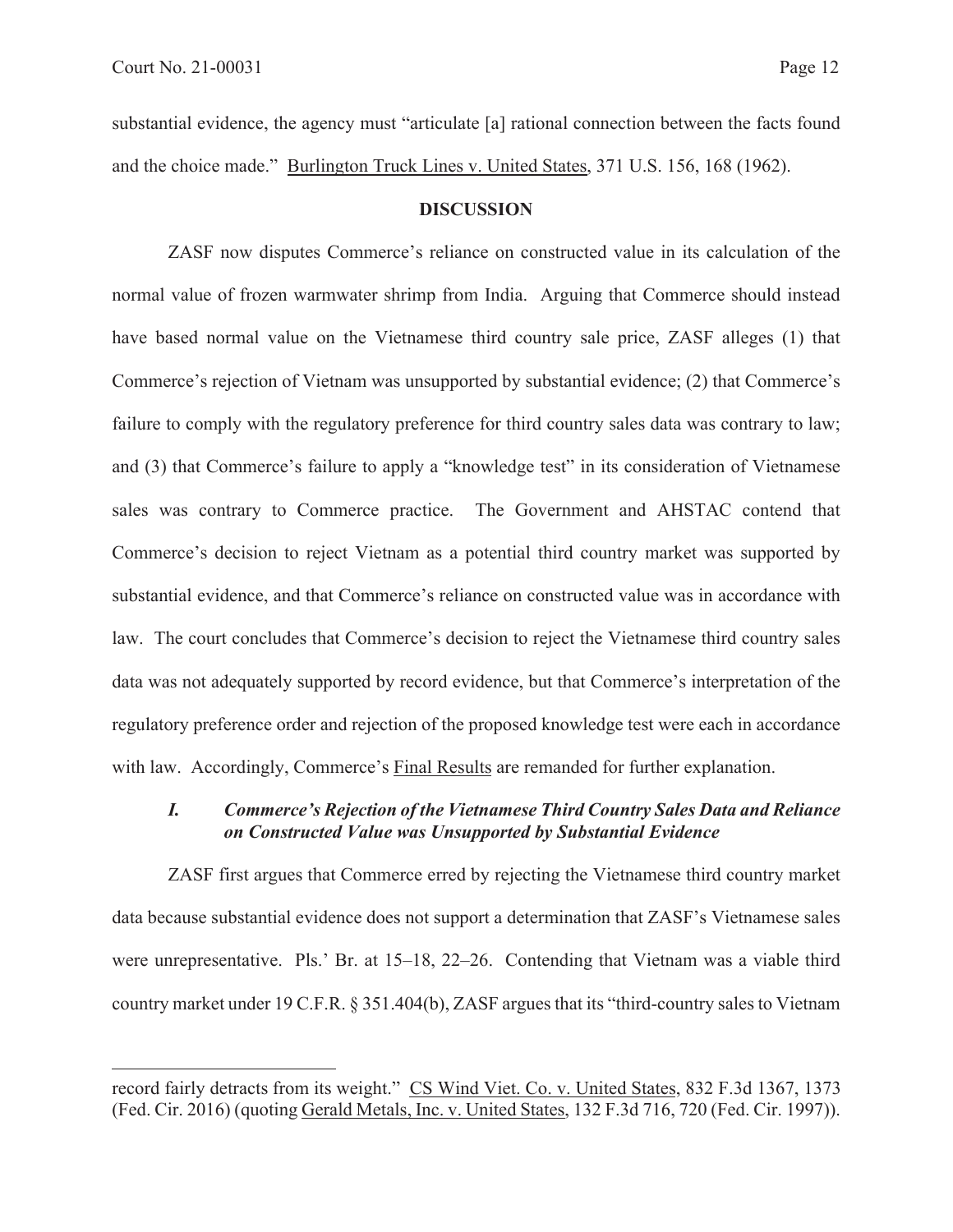were presumptively representative" and Commerce failed to bear its burden of establishing "that ZASF's Vietnamese selling prices were not representative." Pls.' Br. at 15. ZASF specifically contests (1) Commerce's determination that ZASF's Vietnamese sales were part of an evasion scheme as set out in CBP's EAPA determination; and (2) Commerce's reliance on the trade patterns of ZASF's customers; and argues that neither provides sufficient basis to conclude that the Vietnamese sales were unrepresentative.<sup>6</sup> Id. at  $15-18$ ;  $22-26$ .

#### *A. The Evasion Scheme Evidence*

In its IDM, Commerce primarily relied upon CBP'S EAPA determination of evasion to conclude that ZASF's Vietnamese sales were unrepresentative. Commerce specifically stated that "[g]iven that CBP found sales made by the Minh Phu Group during the [period of review] were ultimately sold in the United States, it would be unreasonable to use [ZASF's] Vietnamese sales, which include sales to the Minh Phu Group, as the comparison market. Some of these sales ultimately entered the United States and are an unsuitable comparison for [ZASF's] own sales to the United States. Such a comparison would compare U.S. sales to U.S. sales rather than U.S. sales to a third-country market." IDM at 19. In support of this conclusion, Commerce further noted that "[t]he prices to Vietnam are not truly prices for consumption in Vietnam as the shrimp is exported for further processing." Id. Accordingly, Commerce found that ZASF's Vietnamese sales to the Minh Phu Group were unrepresentative, and that the Vietnamese third country market data could not serve as the basis for calculation of normal value.

<sup>&</sup>lt;sup>6</sup> ZASF also argues that "Commerce failed to consider contradictory evidence that ZASF's sales to Vietnam were representative." Pls.' Br. at 24. As the court has concluded that Commerce inadequately supported its determination as to the Vietnamese sales, it need not address this further argument regarding Commerce's analysis.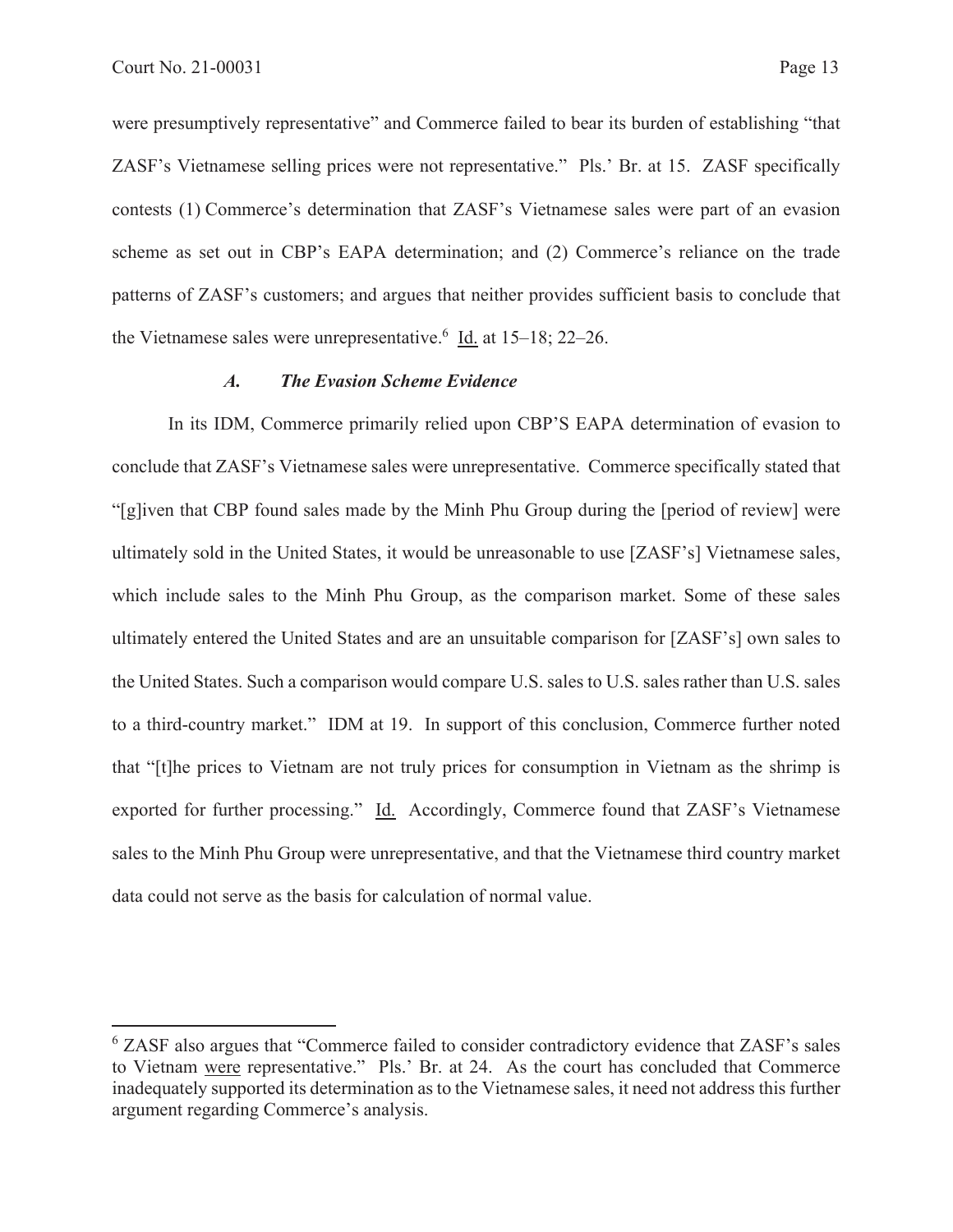ZASF now challenges Commerce's rejection of the Vietnamese data, arguing that "CBP's EAPA [d]etermination did not find that the Minh Phu Group channeled ZASF merchandise to the United States . . . [a]nd no other information collected by Commerce established that any ZASF merchandise sold to Vietnam ended up in the United States." Pls.' Br. at 19. ZASF also notes that "Commerce's claim that the Indian-origin shrimp that the Minh Phu Group shipped to the United States was 'exported without further processing' is contradicted throughout the EAPA [d]etermination" id. at 23 (quoting IDM at 19), and that no record evidence supports Commerce's conclusion that "'the prices to Vietnam are in fact prices for sales that eventually become U.S. sales' and 'do not represent prices of sales made for consumption in Vietnam'" id. at 24 (quoting IDM at 19).

The court concludes that, with respect to the EAPA determination, Commerce failed to support its conclusion that ZASF's Vietnamese sales were unrepresentative with substantial evidence. First, as ZASF notes, ZASF itself is not mentioned in the EAPA determination. Indeed, the text of the determination indicates that multiple Indian suppliers export shrimp to the Minh Phu Group. EAPA Determination at 4–5; Pls.' Reply at 10. It is therefore not apparent from what evidence Commerce reached its conclusion that "some of [ZASF's] sales ultimately entered the United States." IDM at 19. Second, it is not clear on what basis Commerce determined that "sales made by the Minh Phu Group during the [period of review] were ultimately sold in the United States." Id. While the EAPA determination did find that the Minh Phu Group participated in an evasion scheme, that finding corresponded to the period of investigation October 8, 2018 through October 13, 2020, and identified only one undated instance of the commingling of Vietnameseand Indian-origin shrimp. EAPA Determination at 4–7. In contrast, Commerce's review of the AD order on frozen warmwater shrimp from India spanned the period from February 1, 2018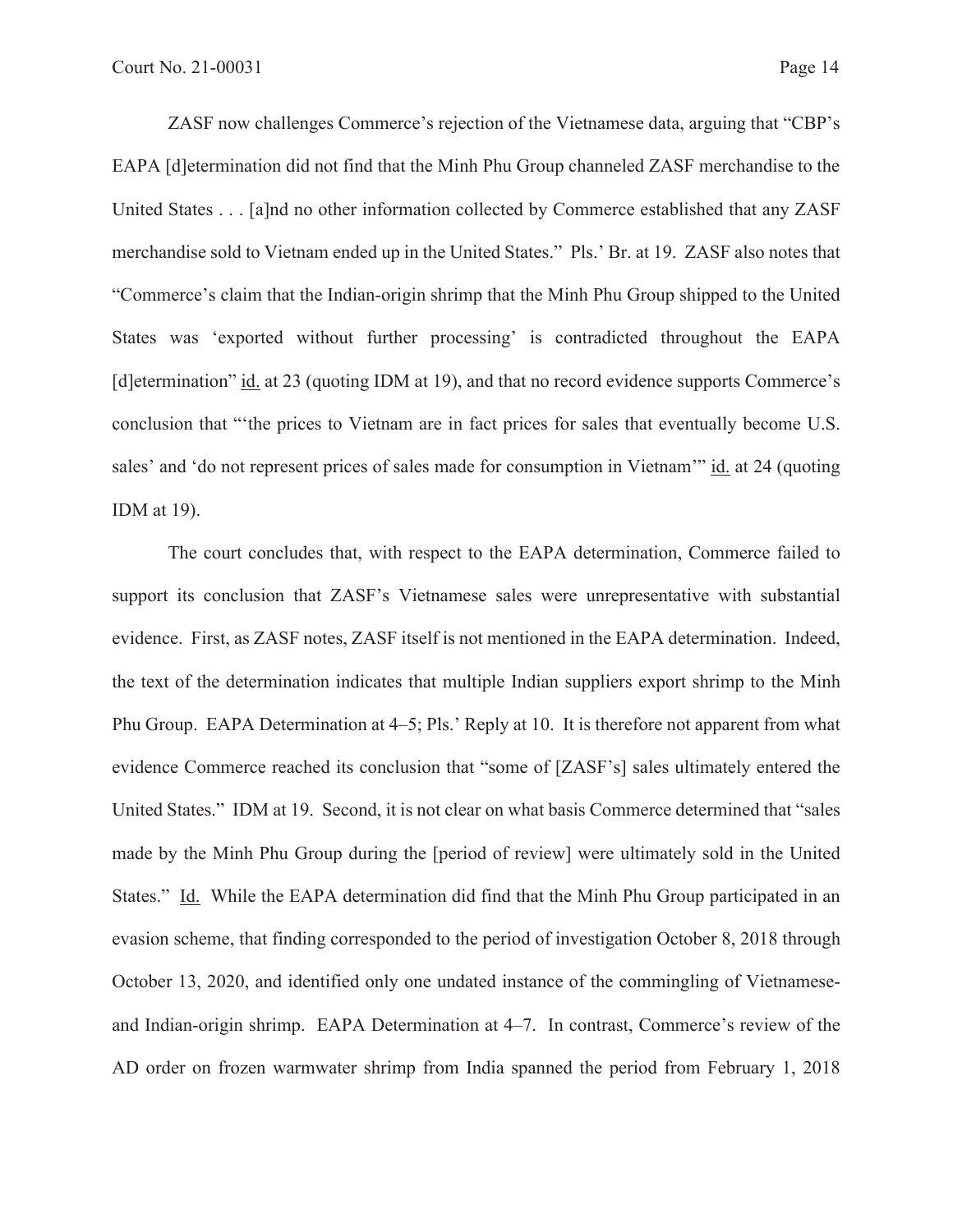through January 31, 2019. Initiation, 84 Fed. Reg. at 18,778. Commerce identifies no support for its conclusion that, despite only a three-month overlap with the EAPA investigation, transshipment must have occurred during the administrative review period. Finally, Commerce fails to acknowledge or address the fact that the EAPA determination was ultimately predicated on an adverse inference resulting from the Minh Phu Group's failure to cooperate to the best of its ability with CBP's request for information. EAPA Determination at 9. Indeed, CBP acknowledged that it relied on the absence of evidence (1) that transshipment did not occur, and (2) of "how many imports to the United States contained comingled Indian-origin and Vietnamese-origin shrimp." Id. (emphasis added). Commerce thus fails to articulate a reasoned connection between the underlying facts and its conclusion that ZASF's shrimp exports were comingled and re-exported to the U.S. by the Minh Phu Group during the period of review. See, e.g., Burlington Truck Lines, 371 U.S. at 168.

Nor does the EAPA determination clearly support Commerce's determination that the Minh Phu Group performed "no such further processing" on Indian-origin shrimp exported to the U.S. IDM at 19. The Government contends in its brief that "such . . . processing" refers only to processing which "would take Minh Phu Group's shrimp exports outside of the scope of the antidumping order on shrimp," and concludes that "Commerce reasonably determined that [ZASF's] sales to Vietnam were subsumed in Minh Phu Group's transshipment scheme." Def.'s Br. at 13–14. While CBP did identify one exported shipment of comingled Indian- and Vietnamese-origin shrimp which was not further processed, and thus illegally evaded Commerce's AD order on warmwater shrimp from India, it is not clear how Commerce concluded from this finding that the Minh Phu Group performed "no" further processing on its Indian-origin shrimp. EAPA Determination at 7; see generally IDM at 17–19. Indeed, the EAPA determination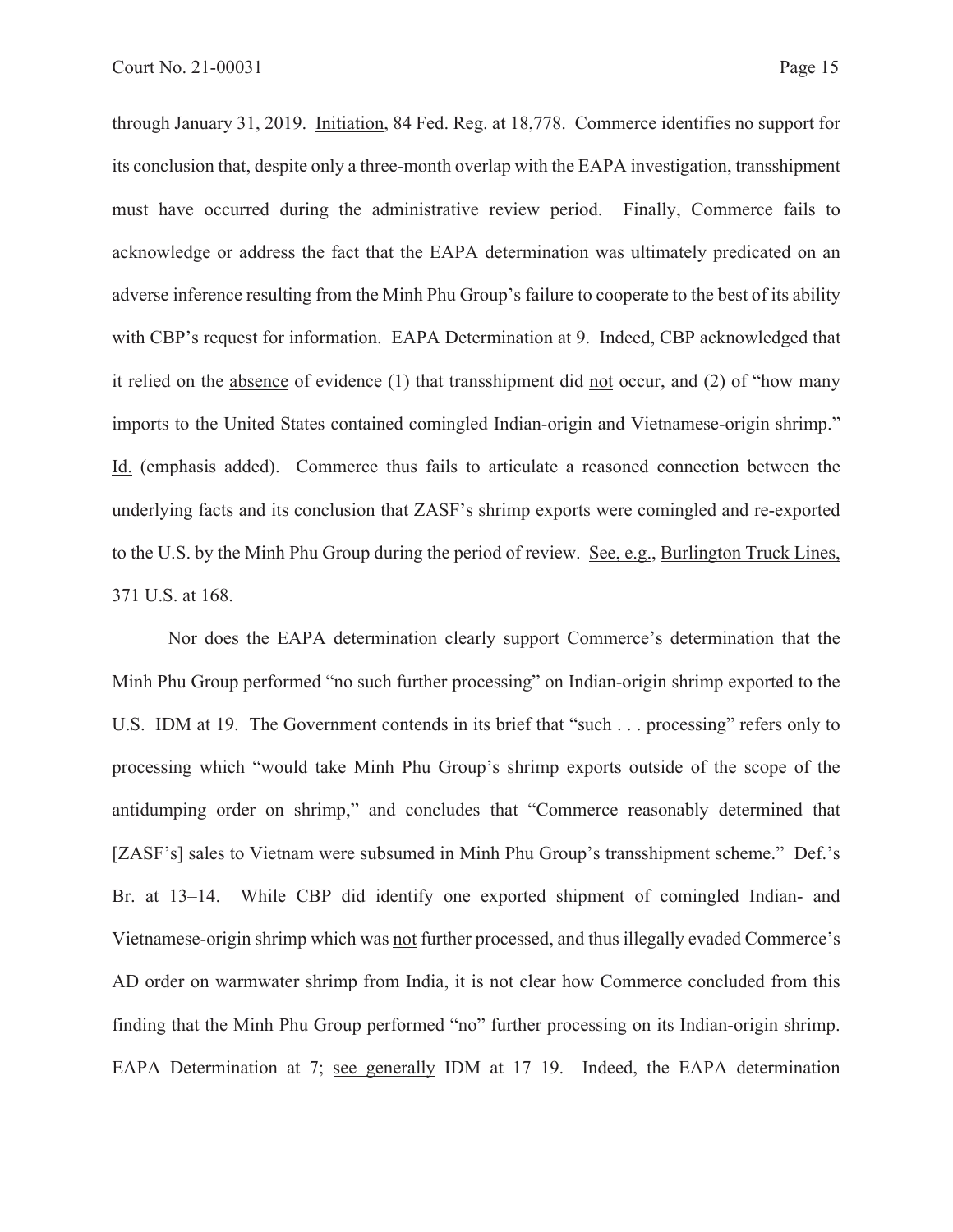explicitly states that "[e]vidence on the record shows that [the Minh Phu Group] has a history of importing Indian-origin shrimp into Vietnam for processing," EAPA Determination at 4 (citation omitted). Given Commerce's failure to address this apparently conflicting information, and to adequately explain how the cited record evidence supports its conclusion with respect to the processing of ZASF's shrimp exports, the court cannot determine that Commerce's findings are supported by substantial evidence. See CS Wind Viet. Co., 832 F.3d at 1373 (requiring Commerce's determinations to be supported by "such relevant evidence as a reasonable mind might accept as adequate to support a conclusion" and to "take into account whatever in the record fairly detracts from its weight" (first quoting Universal Camera Corp. v. N.L.R.B., 340 U.S. 474, 477 (1951), and then quoting Gerald Metals, Inc. v. United States, 132 F.3d 716, 720 (Fed. Cir. 1997))).

#### *B. The Trade Pattern Evidence*

Although Commerce did not elaborate on the trade pattern data challenged by ZASF in the IDM accompanying its Final Results, it reiterated that because of its "concerns regarding the nature of the Vietnamese sales," it found "sufficient cause" to disregard those third country sales and employ constructed value in the Preliminary Results. IDM at 15. The concerns in question were those raised by AHSTAC in its comments on ZASF's Section A questionnaire response "about the nature and the ultimate destination of sales ZA Sea Foods made to Vietnam, given that ZA Sea Foods' customers are also known processors and exporters of shrimp to the United States." PDM at 9 (citing AHSTAC Comments). Deeming ZASF's customers' U.S. dealings "such other factors as [it] considers appropriate" for the assessment of a third country market, 19 C.F.R. § 351.404(e)(3), Commerce concluded that ZASF's Vietnamese sales were "not appropriate for consideration as comparison sales to establish [normal value]." PDM at 9.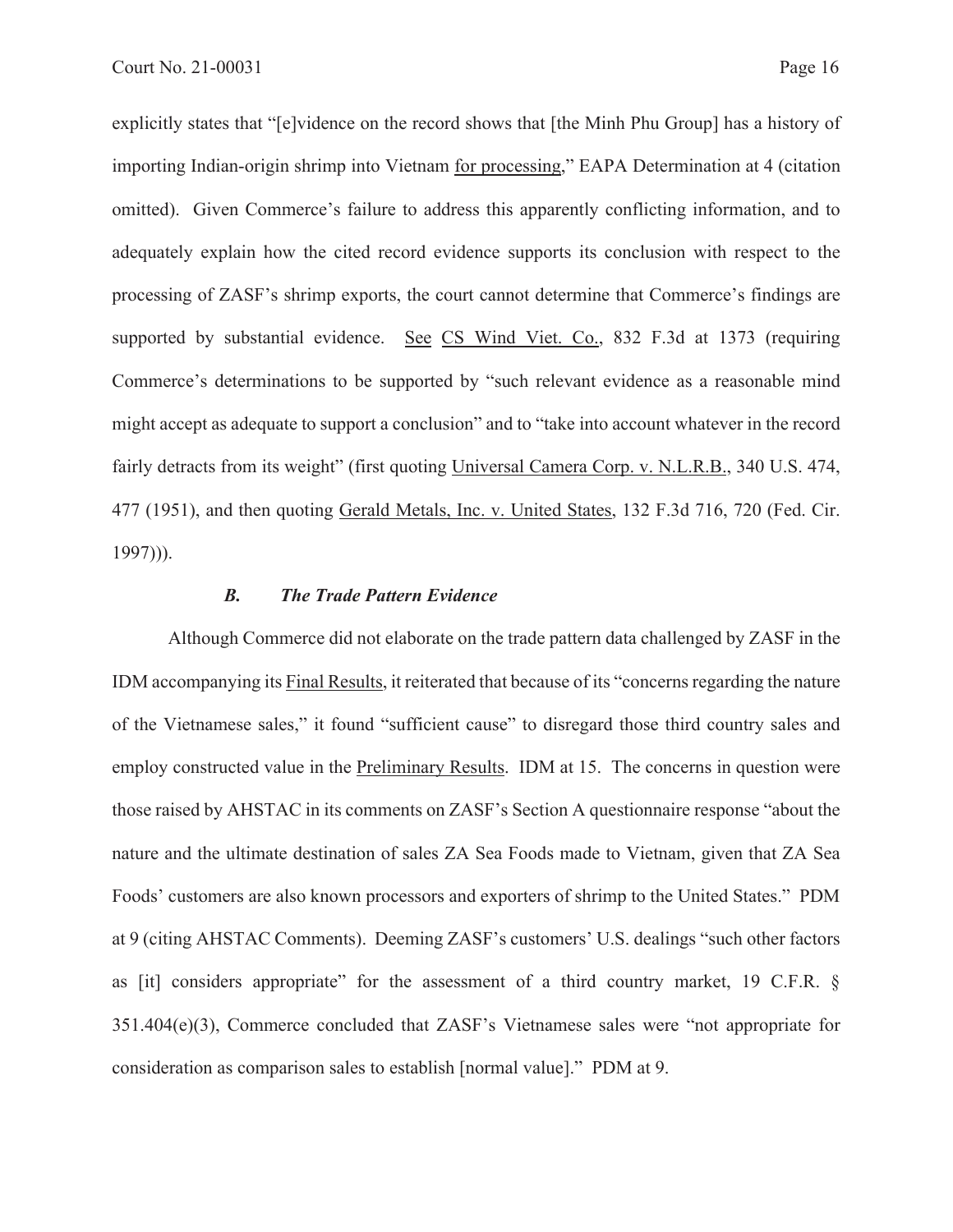ZASF now disputes Commerce's determination that the trade patterns of ZASF's customers constituted substantial evidence that ZASF's sales could not be used to calculate normal value. In pertinent part, ZASF alleges that "[e]ven if the trade patterns were relevant . . . Commerce's conclusions were not supported by substantial evidence" because "[n]othing on the administrative record establishes that the shrimp sold to Vietnam by ZASF" were not resold in Vietnam or processed into merchandise outside the scope of the AD order on frozen warmwater shrimp from India.<sup>7</sup> Pls.' Br. at 17.

The court concludes that, with respect to the trade pattern information deemed "sufficient" in the IDM, Commerce again failed to support its rejection of ZASF's proffered third country sales data with substantial evidence. As ZASF correctly notes, Commerce identified no record evidence (beyond the EAPA determination, which is insufficient for the reasons set out above) establishing "that the shrimp sold to Vietnam by ZASF was not resold in Vietnam . . . [or] processed into merchandise outside the scope of the antidumping duty order." Pls.' Br. at 17. The sum total of Commerce's explanation for rejecting the Vietnamese market prices on the basis of ZASF's customers' trade patterns is that "[ZASF] stated that its customers in Vietnam were processors or traders, and [AHSTAC] raised concerns about the nature and the ultimate destination of sales [ZASF] made to Vietnam, given that ZA Sea Foods' customers are also known processors and exporters of shrimp to the United States." PDM at 9. Without any evidence as to the reasonableness of AHSTAC's concerns, or indeed of the transshipment of subject merchandise sold to Vietnamese purchasers by ZASF during the period of review, the court concludes that

<sup>&</sup>lt;sup>7</sup> ZASF also argues that "[b]ecause ZASF did not know the ultimate disposition of the shrimp products at the time of sale, it was unreasonable and irrelevant for Commerce to base any decision on the representativeness of ZASF's sales on the alleged trade patterns of ZASF's customers." Pls.' Br. at 17. This contention is addressed in detail in Section III below.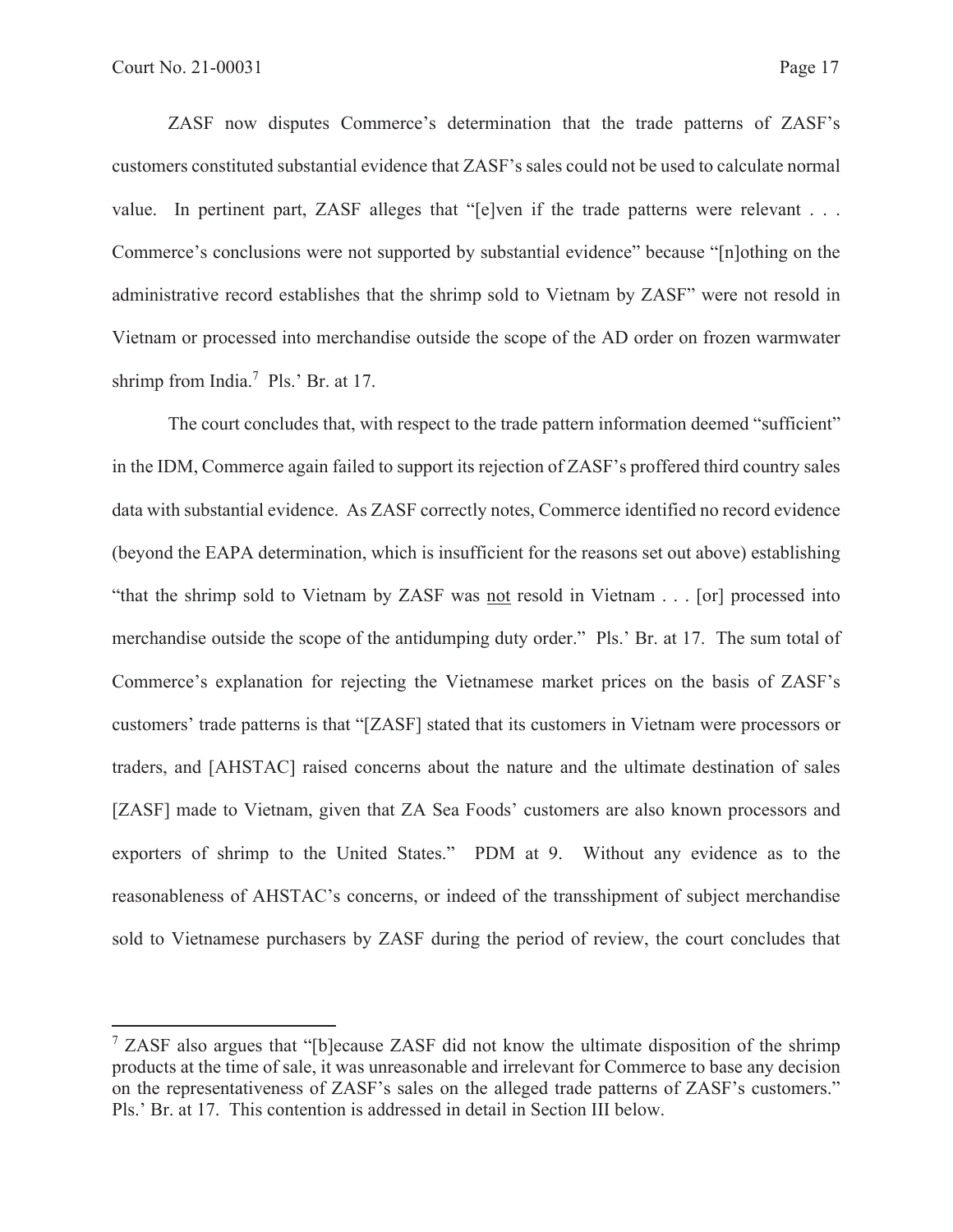Commerce's determination of "sufficient cause" to reject the Vietnamese sales data was unsupported by substantial evidence. IDM at 15.

As neither the EAPA determination nor the trade patterns of ZASF's customers provide adequate basis for Commerce's conclusion that the ZASF's Vietnamese sales were not representative, Commerce has failed to articulate a rational basis for its determination, and thus to support its representativeness determination with substantial evidence. See Husteel, 520 F. Supp. 3d at 1304; Burlington Truck Lines, 371 U.S. at 168. Accordingly, Commerce's representativeness determination cannot be sustained.

# *II. Commerce's Interpretation of 19 C.F.R. § 351.404's Regulatory Preference Was in Accordance With Law*

In the interest of judicial economy, the court now proceeds to address ZASF's arguments regarding Commerce's methodology, beginning with Commerce's interpretation of 19 C.F.R. § 351.404. ZASF contends that Commerce erred by finding "that its regulations not only do not state a preference for establishing normal value if home market sales are not available, but in fact support the use of CV over third country sales" when in reality, "19 C.F.R.§ 404(f) clearly establishes a preference for third country sales as the basis for normal value." Pls.' Br. at 27. Commerce's departure from this regulatory order of preference, ZASF concludes, was contrary to law.

The Government responds by arguing that "Commerce's determination to use constructed value is not, as [ZASF] claims, tantamount to a finding that the regulations state no preference for the use of third country prices over constructed value, which would contravene 19 C.F.R. § 351.404(f)." Def.'s Br. at 21. Instead, "Commerce explained that the statute and regulations permit the calculation of normal value based on constructed value as an alternative to third-country prices," which was necessary in the present case because ZASF's proposed third-country prices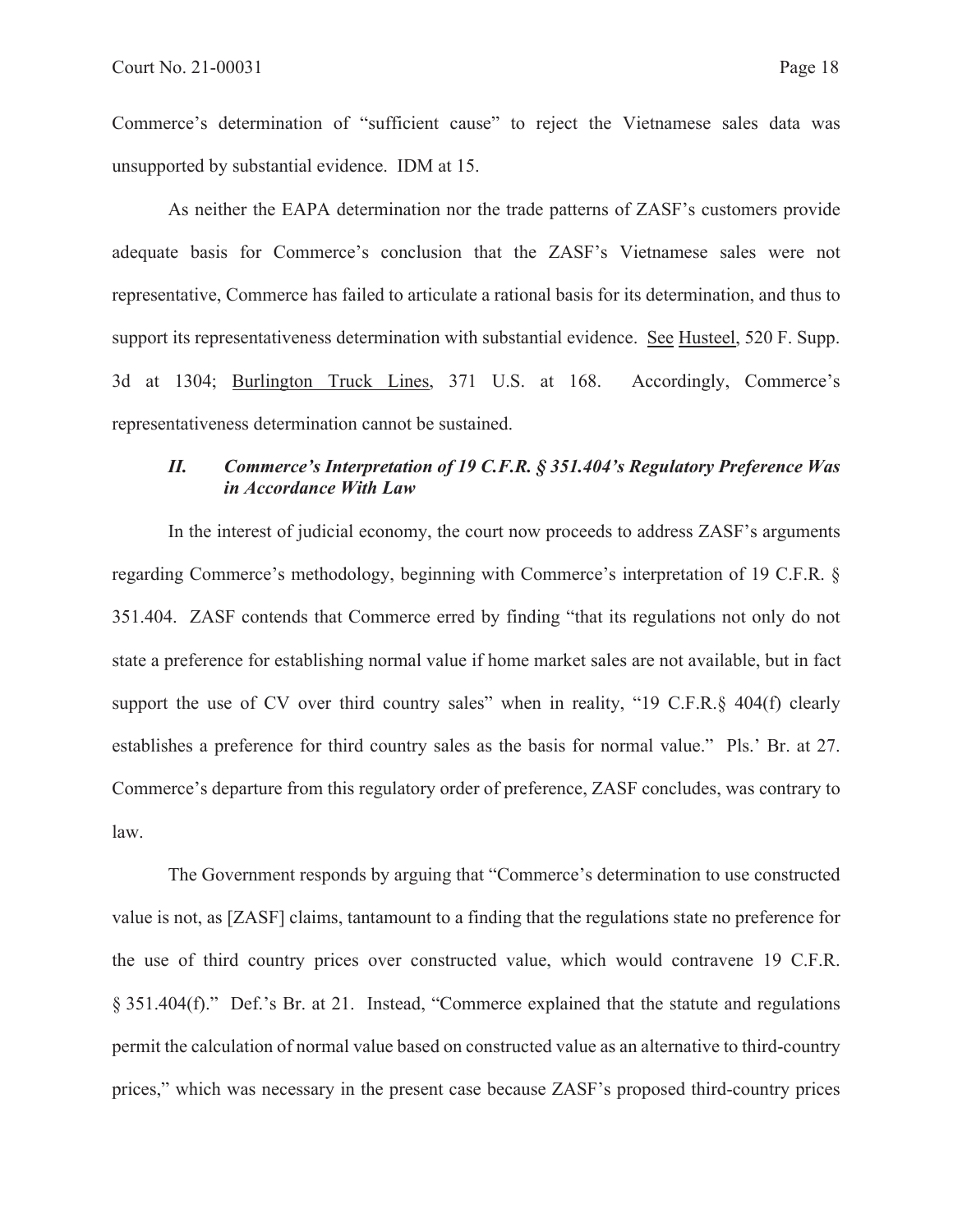could not "be used as a basis for normal value at all due to the EAPA decision." Id. (emphasis added).

Setting aside for the moment the issues already identified with respect to Commerce's determination of evasion, the Government is correct that Commerce's reliance on constructed value did not violate any regulatory preference. As Commerce explained, it did not make any determination as to the viability of Vietnam as a third country market under 19 C.F.R. § 351.404(b). IDM at 18–19. Even if it had, such a finding would not obligate Commerce to rely on third country sales to calculate normal value where the third country prices were otherwise unrepresentative. IDM at 19. If substantial evidence had supported Commerce's conclusion that the Vietnamese sales were not representative, 19 C.F.R.  $\S$  351.404(c)(2)(ii) clearly permits Commerce to "decline to calculate normal value in a particular market if . . . in the case of a third country, the price is not representative." This exception does not conflict with 19 C.F.R. § 351.404(f)'s provision that Commerce "normally will calculate normal value based on sales to a third country rather than on constructed value if adequate information is available and verifiable" because, where the third country sales are demonstrably unrepresentative, they cannot constitute adequate information for the calculation of normal value. Accordingly, the court concludes that Commerce's interpretation of its regulations was in accordance with law.

## *III. Commerce's Decision Not to Apply a Knowledge Test Was in Accordance With Law*

Finally, the court addresses ZASF's argument that Commerce's failure to apply a knowledge test in its treatment of ZASF's Vietnamese sales "contradicts long-standing practice." Pls.' Br. at 18. ZASF contends that "under longstanding and well-established Commerce practice: (1) the seller's knowledge at the time of sale determines whether sales are U.S. sales transactions; and (2) merchandise that is destined for a third country without any evidence establishing an actual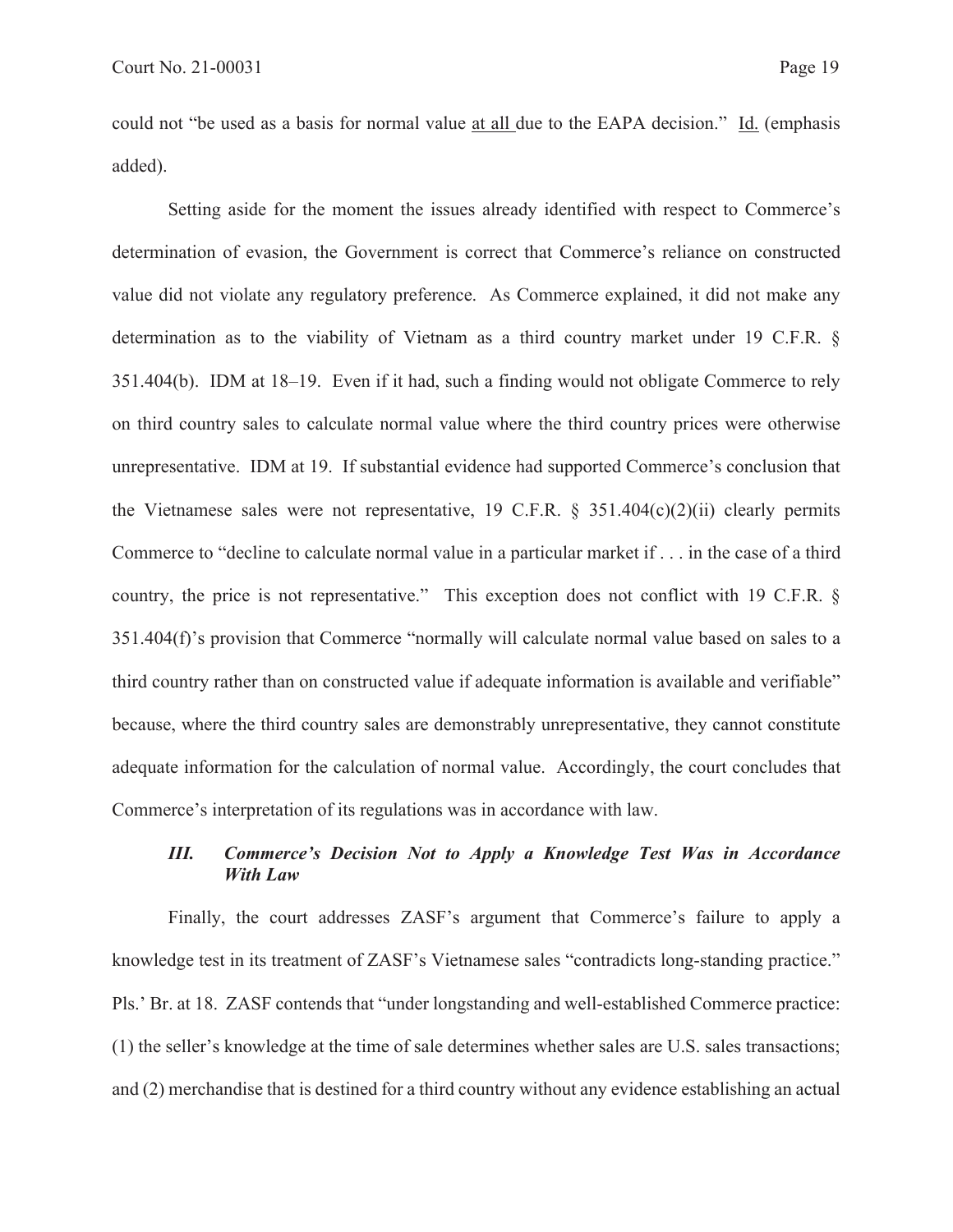U.S. destination cannot be considered U.S. sales under the U.S. antidumping laws." Id. at 19. As ZASF was not aware of any downstream transactions wherein its merchandise was exported to the U.S., ZASF argues that its third country sales should not be considered sales to the U.S. (and thus unrepresentative) for purposes of normal value calculation. Pls.' Br. at 20–21. In support of its contention, ZASF cites Commerce's determinations in Certain Circular Welded Non-Alloy Steel Pipe from Mexico, 76 Fed. Reg. 36,086 (Dep't Commerce June 21, 2011) ("Mexican Standard Pipe") and Welded Line Pipe From the Republic of Korea, 80 Fed. Reg. 61,366 (Dep't Commerce Oct. 13, 2015) ("Korean Line Pipe") that because respondents had no knowledge of specific downstream sales to the U.S. the sales in question were properly considered home market sales, as well as the court's application of a knowledge test in Allegheny Ludlum Corp. v. United States, 24 CIT 1424, 215 F. Supp. 2d 1322 (2000). Pls.' Br. at 20; Pls.' Reply at 14–15. By failing to apply a knowledge test in the present case, ZASF contends, Commerce unlawfully disregarded sales which its past practice would not have been rejected based on the actions of ZASF's downstream purchasers. Pls.' Reply at 14.

Both the Government and AHSTAC argue that ZASF's proposed knowledge test applies only where Commerce is "determining whether to treat certain sales as U.S. sales" for purposes of calculating a dumping margin. Def.'s Br. at 18–19; see also Def.-Inter.'s Br. at 19. Where, as here, the relevant issue is the representativeness of third country sales, ZASF's "lack of knowledge regarding the transshipment scheme, or basically what the customer does with the product or pattern of trade, does not mitigate the fact that those sales were ultimately transshipped to the United States and by statute are inappropriate for use as a basis for normal value." Def.'s Br. at 17; see also Def.-Inter.'s Br. at 19. Accordingly, both the Government and AHSTAC argue that Commerce properly declined to apply a knowledge test in its analysis of the effect of downstream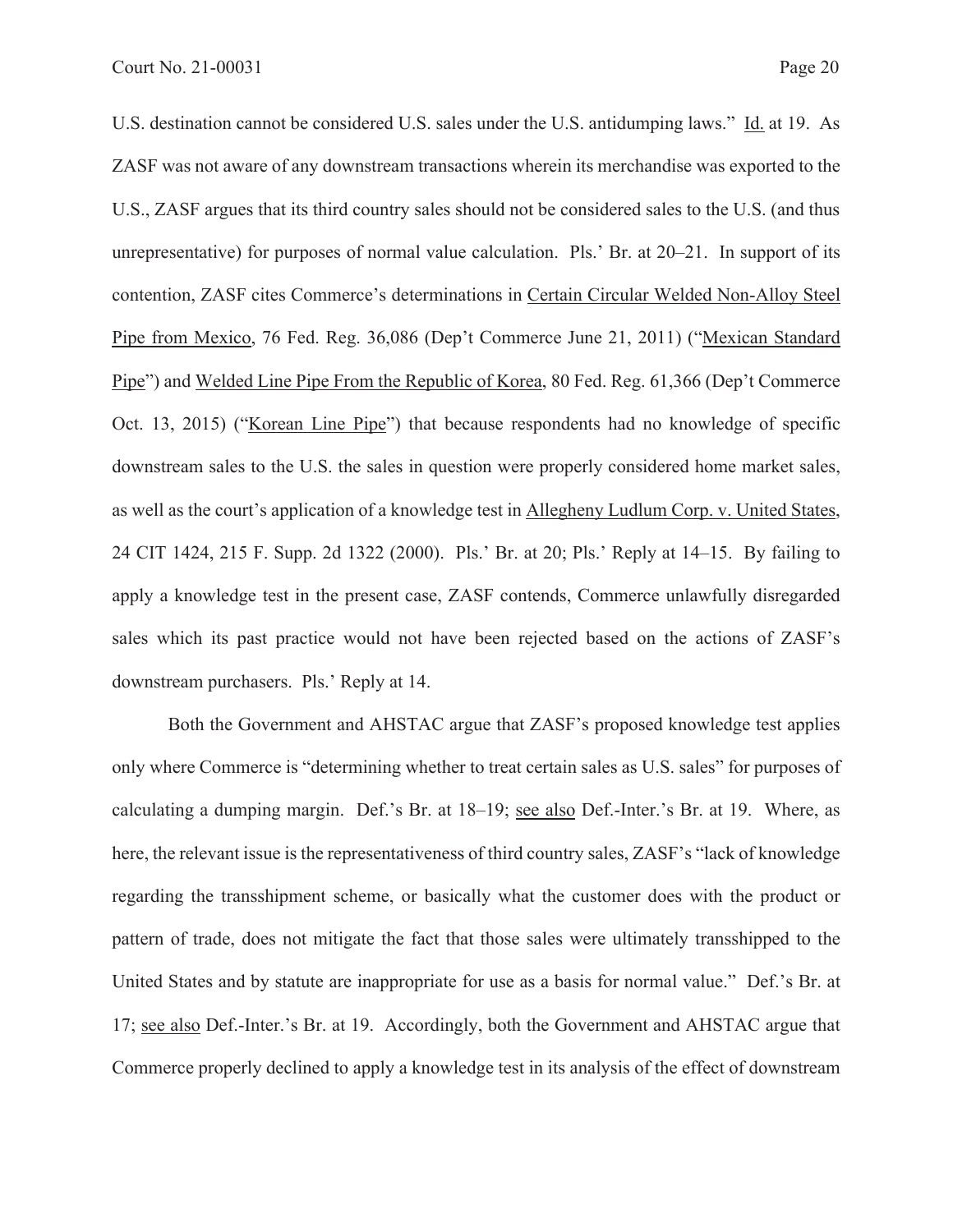U.S. exports on the representativeness of ZASF's third country sales. Def.'s Br. at 19–20; Def.- Inter.'s Br. at 19–20.

The Government and AHSTAC are correct. As the court explained in Allegheny Ludlum, Commerce employs a knowledge test under 19 U.S.C. § 1677b to determine whether a producer "knew or should have known that the merchandise was . . . for home consumption" such that the sales should be included in the home market database, and under 19 U.S.C. § 1677a to determine whether a producer "knew or should have known, at the time of a sale, whether or not the subject merchandise will be exported" such that the sale price should be considered the U.S. purchase price. 24 CIT at 1433 (quoting INA Walzlager Schaeffler KG v. United States, 21 CIT 110, 123– 24, 957 F. Supp. 251, 264 (1997), aff'd 108 F.3d 301 (Fed.Cir.1997)). Put simply, the knowledge test described by ZASF is used to (1) exclude from Commerce's calculation of foreign market value and (2) include in Commerce's calculation of U.S. export price any sales a producer knew or should have known were for exportation to the U.S. See id.; INA Walzlager Schaeffler, 21 CIT at 123, 957 F. Supp. at 263 (discussing application of the knowledge test to determine whether sales may be included in the home market database); LG Semicon Co., Ltd. v. United States, 23 CIT 1074, 1999 WL 1458844 at \*3 (1999) (discussing application of the knowledge test to determine inclusion of a product's sale price in the U.S. purchase price).

Neither knowledge test is applicable here. While Commerce did reject ZASF's proffered third country sales data because it determined that the Minh Phu Group's sales were ultimately U.S. sales, it did not treat ZASF's Vietnamese sales as U.S. sales for purposes of export price calculation under 19 U.S.C. § 1677a. See PDM at 8 (describing Commerce's export price calculations). Nor, clearly, did Commerce exclude any specific sales from its calculation of foreign market value, as it ultimately relied upon constructed value alone. Rather, Commerce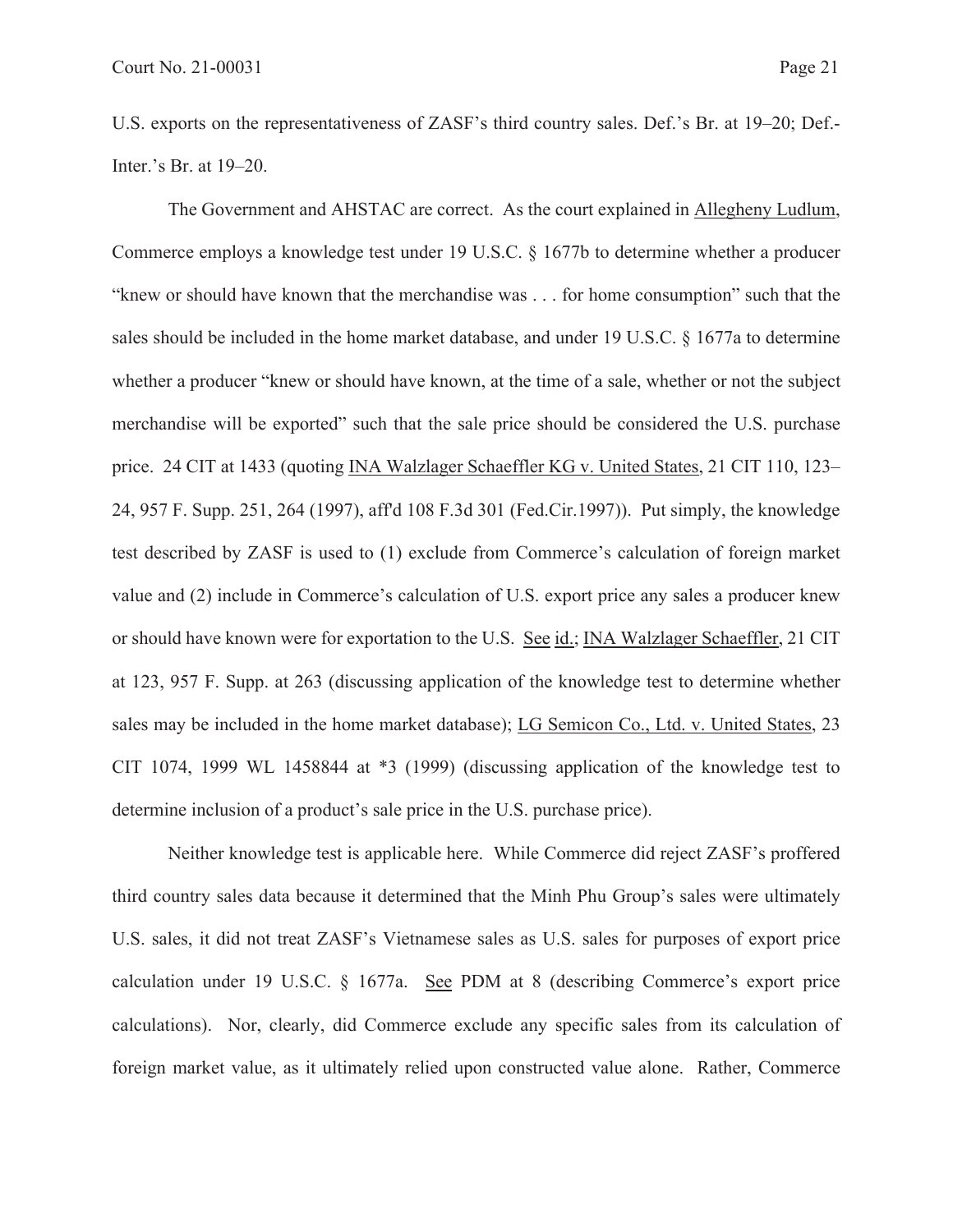concluded that because the Minh Phu Group exported subject merchandise purchased from ZASF into the U.S., that merchandise was neither "sold (or offered for sale) for consumption in a [third country]" nor representative of such third country sales. 19 U.S.C.  $\S$  1677b(a)(1)(B)(ii); see also IDM at 19 (finding that ZASF's Vietnamese sales "are an unsuitable comparison for ZA Sea Foods' own sales to the United States" because "[s]uch a comparison would compare U.S. sales to U.S. sales rather than U.S. sales to a third-country market.") ZASF provides no evidence that Commerce has previously applied a knowledge test in similar circumstances: in fact, both Mexican Standard Pipe and Korean Line Pipe address the inclusion of sales in a home market database, not a determination of unrepresentative sales. See 76 Fed. Reg. at 36,088; 80 Fed. Reg. at 61,367. As Commerce did not depart from any longstanding practice by declining to apply a knowledge test in the present case, the court concludes that its decision not to apply such a test was in accordance with law.

#### **CONCLUSION**

For the foregoing reasons, while Commerce acted in accordance with law in interpreting 19 C.F.R. § 351.404 and declining to apply a knowledge test to its assessment of potential third country markets, it nevertheless failed to support its rejection of ZASF's Vietnamese sales data and use of constructed value with substantial evidence. Neither Commerce's initial assessment of the record evidence nor its subsequent analysis of CBP's EAPA determination of evasion by ZASF's primary Vietnamese purchaser provide a rational basis for its conclusion that ZASF's Vietnamese sales were unrepresentative and thus unsuitable as a third country benchmark. Accordingly, the court grants ZASF's motion for judgment on the agency record, and remands Commerce's calculation of normal value for further proceedings consistent with this opinion. Commerce shall file with this court and provide to the parties its remand results within 90 days of